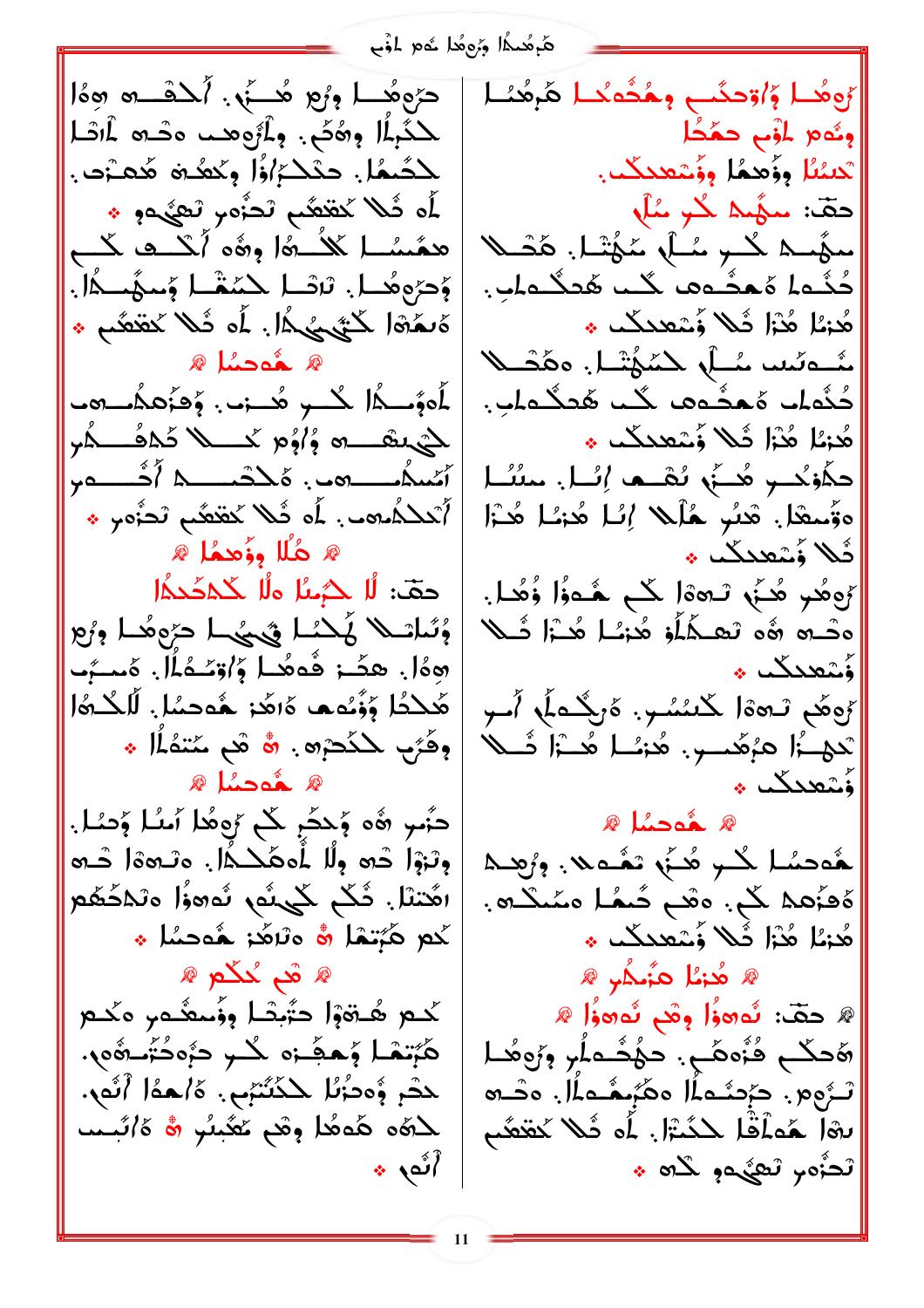هُنْزَا لَيُمْ حَكْلاً هَـنَـْلَا وِتَـالْمَى كَعْدَهِ . للْخَرْقْبُ، وَٱسْلَمُوهَبْ كَعْشَالًا وَّضُلَّا وِٱوۡعَقۡمَاۡا هَٰٓتَ ۖ خُرِ ۚ مَّٰٓءَكُمۡ وَۗ ٱِ ۖ ٱوَمِنَا ۖ وَٱلۡ ٱلۡ ٱ مأهُما وهُمعُنُماً. ودْمِ الْمَيْ دَّهُنُّ أَمَّدُ مَثَّا لِلْكَعْبِ \* ـقُوصُــا لِكَهُـُـا وِمُـْ10 ـكَــم رُوهُــا كَعْطًا وَّحْمَا. وِتْمَلِّي: دُه هِتْعَتَا مَتْتَا وُّەمْىُتْما. ھُصْحا جِدْدَّەب وكُحَدَّم: ەُسْرَا لِكَنْزِهُو كُلْدە (500 ـ 500 م وُسُّرًا كَمِ هَٰذِهُنَّا. مكْرِ لَمَحَّة \* همُسُل وَ) أَلَّا هَاهُمَا هَاسِكُمْ كُعْعَيْتُمَا. أَهُا دَّاظَّے ہُدرُوں حُمتنَے ہوَ مُتَعددَ بے هدُمُرُمُل و كَلاَمُلُ: ِ حَمَّا: عُلَّا وَأَوْهَى هُا هُدُّ عَلَى الله هُ مَّمْعَا وَقُمَحْسُنًا وأؤمعْماًا لُاملُا وحُدْا وِتَكَحَّـٰ: هَتَعَنَـٰا مِّتْلَ وُّمِمُثَلٍ. هُءَدِمُل كُبِ \* تَعُمِد ثَلا نُمِ هُزَا لَكَمٍ. حَبْرٍ هُذَالَ ِكْهُنُشُــه ِمُلْلٍ. وَكُمْنَــرُ إِلَيْهِ الْمُحُنَّـلُ وَمُنْــرُّلٍ. هُمكُم مْلَاه فَتْشُەهب. هُمَتْ \* أَه مِمَّتَـم وُّهمُـا مَتَّـمَعمَـا. حنَّـمَــه وَّحُـل وَرِكْبِحُـل. هَيْـم هُــزب هَنْتْحَـل ەدُةتىل. ەڭىبال ھَتىم كَسْلُب. هُّەحسُل حُدٍ ﴾ & Lisca & هَسُــرٖ نَعيْـــر حَجَّـــدًا. هَــمَــُـعُـــر كَيْءِ كَـٰبِلُرِ. تَكْـُـلًا وِـمَّنـدًّا تَـٰدَّخُرَ ەئكىُم خَالمۇھ ئەۋا بكر \* هُوهُا وجُكْنَان حقَّ: هُوهُمُا

تَكِهُرَا. هُوَمَا هَزَسِعُنَا وَمَعِدِكُم كَرِوَمٍ ه حق: هُوهُ*نا ۾* رَبُعُا هِعَد كَدَمُا وَهَٰا هُدًا كُـرٍ. وكْمتّْسْلا رُام أُسِيه وتصلُّا حكْحُب حقَّــا. لَا هوَا كَلِئْــوف رُوفُر أُهُـــز لْكُر. هُمُا هِمْهِمُا لْمُعَامِ الْمُمَّدُرِ. هَؤُلًا مُوصُلًا هَفَهْمِ كُلِّرٍ وِلَمْوَةَا همُعكَب دُهِ . هُجُرُهُماُ! مصُّوحُهُوَا لَّٰهُمْ لَا لَمُوتُو. ۞هُ ۞ 2 Lisan 2 لَم أَنتُــد تَحدْل وُّسعْـل مْبِ لْلأُـرَّه لِ ەڭلىك ئزغىل ۋەھئىُل وِسُـْرَا تَــە هُزِيُلْ. دُقْهَلْ هُزْجِم رِجُّهِ أَلْمَ مَحُجُماً لِ هَ هَهُقَهُنَا كَدْرُا وِقَتْ هُدْهُ مِنْ كَذَٰتْنَا هزُمعُنٌـــولُمْل. ومْعَعَدْتَـــل هِنُعُــــل. وقحكزتما فرنا محدر وبمغا ححلا  $\frac{1}{2}$   $\frac{1}{2}$   $\frac{1}{2}$ **کا تم مُکُم کا** ٱلمَوِّدُ: هُـٰٓئِـُـل ـلاَكْتُبْبِ. ەَىنُسُـل ـدشـر لِحَدُّهِ. وِكَحِمُّـمِ رَسَّـمِ هَٰـنَفْـمَوَّبِكُمْلَ. ەھّككەر قى ھُرجسًا. ھُنُّى وْاجَك فَيْءُ وَكَبُعُا. 16هـدَّبه لِكْبِعُدِ. دُهُا وِفٌوهُنُا. ۚ كَبِعِ أَحَـٰٓ;هُعِ ثَلاَجُعِعُبِي . تْىمْ هُلْدُّەلُّا. ەھْم مُعُبِنُو تْعَدُّە ِ كُـرٍ. وِكُـرِ هُـُوصُـا هُـزْـًا ۞ سُنُـا أهُنِ لِكُنْتُمِ \* كُنُّه لُمْ وهُن، كَدهُوب همَّسُا وْالْمَا مَهْكُر كْلَوْكَا هرْجُرُّلُكُمْ. هَاهُد حَبَّدَهَ الْمَحْدِيِّ حَمَّاهُمْ الْمَدَّ الْمُحْدَّمَ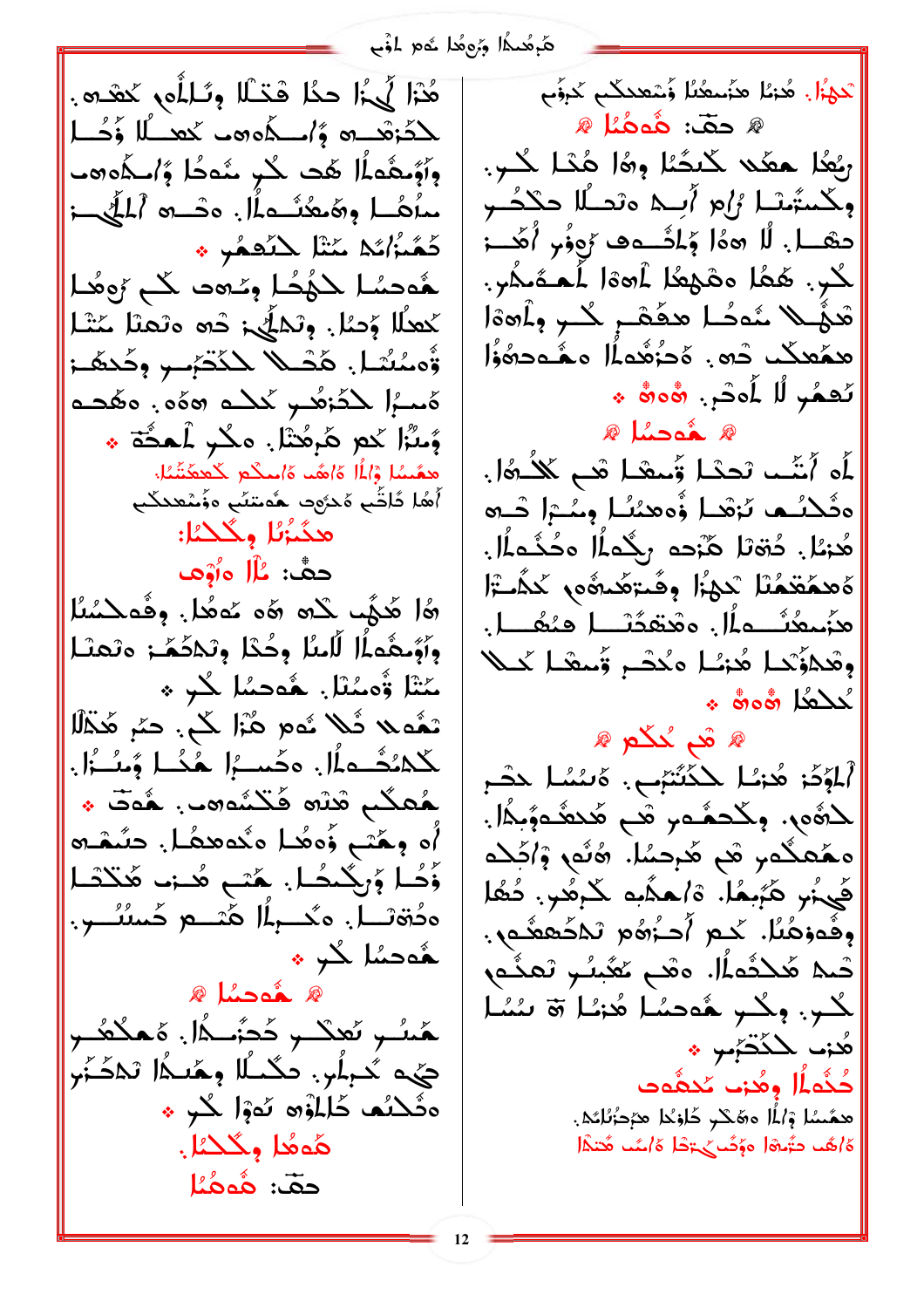هُرِهُدهُا وَرُوهُدا هُوم لِمُوْبِ

هَٰتُمْ لَمُحُا لَمَعْمَمُ . هرَّوهُم تَحَا ݣْسُسْلُر ەْھْشُەھ ݣﻰ ﻣﯩﺘﻪﻛﻰ. حَقَّتُهَا وَهُنَسْعَتُهُ أَمِنُ \* دَعِ هُـــا وِرُعِ وُنُبائِــــلا . ائـــا هِ هَا لكَمَّتَمُاْ الْمَرَّكِ. وقْعَ يُحَكَّلُ هَكْلَمَا 160 مَر أهَدِ هُوجِسًا لِحَقَّرْنَا \* لَمَا أَنْثَبَ لَكُلِّكُمْ خَـْرَى حَرَّهِ هُـلَّ وَحَـُـلَّ هِهُبِمُا. وِهُم هُرَا هُمِنَا كَبِي هُا لِمُعَذِّبِ لَاهِتُوهَا \*  $\sqrt{2}$  )  $\sqrt{2}$  )  $\sqrt{2}$ حقَّ: حدَّر هُزم وُودُرُّلُ أَوْقَدَهِ وِقُنُو هُكُفَ لَكُلَّهُ . كَانَّهُ أَوْلَمُ بِمُحِكْسُوهِ لَيْئِتِ. وِثَلاَوِكُ: حْــهِ لِمَطْعُدِ. وتعِبْلِ عَثَلِ وَحِجْكُم \* لَكُمْ الْخُلَامُ فَيَحْمَدُ. هُزْمًا أَهْدَ كْتِحْسَا. وقب كْتْݣْبْل كْتْتّْمَارْ حركة بمكتبة المعاشرة. مثل*كر*ح ؤُد رُوهُــا وُسْكُــهُــ وْـــْـه. ٱوْهُــدًا وِقُزُهِ هُوَ أَلْ. هُدْهُه گُلْاهُلْ وِلَّا كُدِّ:. حكْىلًا مُحمْل حَرْبُغْا ﴾ كُــز كْلُــەُا وِّحرَّەھُــا. مَـــەُــْ وَهەُا دَٰزَىٰمًا. تــهةا درّەھُـــو ۋُەمْتَــا. وتُعكَّرِ كَلا مُغَّبٍ دَّهْرًا ﴾ حُرِ تَكَوِّهُا حَقَكَاتُ مَعْطًا هُخْفَقَا ەڭدُّـةۋا ەتھگـەر رُەھُـا ەْرگـەڵا. ه لَتُدْ الْمُكْمَ الْمُوْمَرْالُمْ حِمْمِ رُوهُما ورُمِ 50% هُوهُما هُدهُما وَٚاقُـدھـد ٱروۡھَـٰ۔ کُے قبے ـقعمُـا ەكتقەھە \*

أَوْحِكُبِ صُّدَمَّى رُمِ هُدِهْـا حَقُّـووا وهُسُّبٍ. حَرْهُـا وَجِعهُــلا تُعْوِهُــا هُ/مِمَّد لِكَدِثَهِ هِـهُمُّا. أَوْحِكُم مِّـٰةِ هُدمٍ. رُمِ كَكْسًا. حَرْهُما وْإِمْلَا كَنُو وْهِ وَجْلَا الْمَاءِ. أَوْحَكُب سُنَاهُبٍ. وُلا هُنَّى كُـالمُوْا مُدَوَدًا. حَرِّهُـا وِفَرَهُـ a lóg لْكَبِلَا. حُرِبُكُنْدُه رُجِدُهُ. وُوهُ \* بِّكْتا وَسُعْفَا مِمْحُتِحْا وِحْما سَنَسْا. وَوْسْعِـد وُوهُــا هُرِيْـُـداًا هُــم فُـُـُــه كلحسةُ من بكسمه ولا حتى من 20 000 كْهِكُمْتْلَ وِهُكْدًا. حَيْمِ ٱلْمُونَا وِنُوؤُا هِمُ أَنَّهِ فَلَاهُمْ وَهُرًى لَحَدِّدُوهِ وَ هْمِ مُعْبُلًا. فَــرَّا لِكَــْبِلُرِ هَكَـتَكْبِــة هُم حُممًا مَمْلَاه هُوهُ & حُثَّمَلُّا وِثُن**َ**ت أُعْنُبُو & ِّ هُنَّهَ ٱلمُؤْسِعِيْكِيِّ جَزَّا وَّاهُب كَلَّاهِمَتَّمَّا.<br>اُهُا دَّاكَتِ حُسْنُرٍ. هَجَرُوت حُمَسِنِّ حَهُنصَّةً و وُهُا وَهِهَا كَرْنُمُا أَمِرٍ هُوهَا وكُلْمًا رُهِ. حُــِرِ ثَمْؤَهْــا حَمَّلَاتْــا. مِتْاصَـا لِّقْصًا خُصُّوْرًا. مَمَّقَّب دُهـءُا ضُـر ِ نَعْهَا. أَسِ وُحْدًاتْاً هُزِهُمْاً \* ۿؘڡڝؙڶػڔٷڂۿؙڴڡٮٞڛۥڡۿؘٮٮۢؠڶ ورُمِ شَؤُكُكُمْ. حَيْهُمْ يُحْجُدُ وَحَيَّةُ وَ وَّحَدُّمَ: ضُخُماُر اخْمُعت خَاقَّى \* ه ورُهاًا: تَعْسُلًا: ووُسْعَدِكُمْ & حقّ: حتّىمكّىب هُذب كَيَّسْتَالَ دَرْهِ مُكْسَبِلُ أَآوَ هُءُ مِنْ الْمَؤْرُوهُ مِنْ مِنْ الْمُؤْرِدِينَ مِنْ وِهُوهُمْ لِحُمْلٍ. كَحِلّا إِنَّوٰوا وِهُنَّت ولَأَلْكُلُهُ هَذَا هُوَا وِتَسْلَأُ \*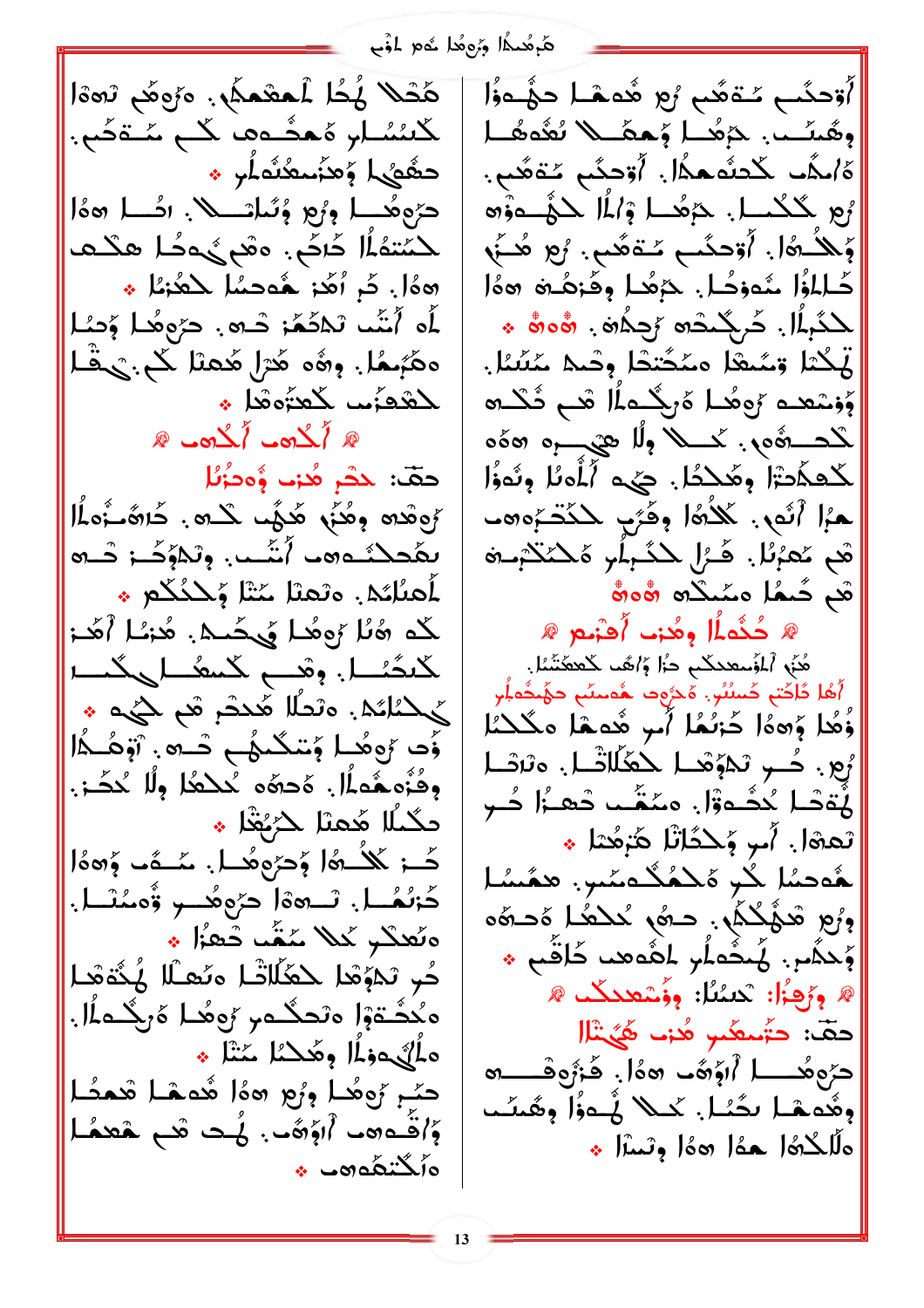@ 14m Kusaal @ حقَّ: هعَّتْنَا هُوجسًا أهزَّب هُوصُل حَوُّصًا وَجَرَوهُــ ۞. سَعَّــَـلا ﻼܝ ﺁﻣﻨُـﻠ وهُەوَهُنُـﻠ. **رُوهُـ**ـﻠ وَحَـُـﻠ هُبُسُما. ودْه تردا لْاتْحِهَٰزُلْ \* بَحْتْلَا حَةٌاْالْ رُبِعَكُبِ 2009 . كَعِ مُمْنُوبِ ادەً دېئىبا ۋىلگىر ۋىرۇم (كىمار ). ەَىمَەْكَى ھَى صَمَّا \* تَآوُّب حَدَّىفُتُماً!. ەنھىلا حَدُّەجھْـا وٖۡٮٮۿؘٮۮؙٳ. ەڷڔۿؙۣػۮ ڬؘڡٮٞٮڎٞ؎ڵٳ؞؋ۿؠ حٌىمدًا تَدْؤُمِّف \* حِكْمَ حَكَّمَاً مِنْهُمَاً. وَوَتَعَدَّا حَمَّمَـا أَهْبَاءَ 1، أَهْ لَكُمْ سُعُاءَ مُحَدَّدِهِ ِكُمْ . مُتَوَدَّا هُسَهُرَّةًا وَهُدُوْ \* أَبْدَ وُهِنَّدِهِ الْاتَّخِمَّرْلَ. حَرَّهِ هُرٍ وَّجُلَّ وَسِكْتُبٍ. هُـُ;َوْ كُبِ دِهُنصُلُهِ أَا وِلْاهُدْ كُلِّ أَلْعَذُه سَلَالًا ﴾ دُّنَــرِ ۞ه وَمَّــةَــ كَــرٍ وَهُــلَ ٱمْـُـلَ وَّحَـٰا هَٰٓبَـمُـا وحْـه تَاصَّا لُاصْحَـٰۃُ اِل \* بَضْلِنَ كَمَلَا سَكْمَهُمْ \* وَفْعَ **& جُيًّا وَجِيًّا &** حقَّ: حَكَّوْكُو هُنَّ تُمْعَا إِتْلَ سأه رُبُعْٓا أَمَدُنَا ممَّحكُب أَسأُهٖ كَلُّهِ لَكُرُوهُا هُبُمُا. تَرَهُّكُلًا فَهَيْزًا ەنُعمًا مْعِ ثَىلا تُتمُّى. ەنەەۤا رُەمَّع √ترجنُ*تُــو هُ*ـلكُوْنُحــه∫ا هُـلـعُــهحمُـع عّة دْار و هُا هَكُـىلا ٓي هُ٦٥ وٖرۡ6هَا وَحِكَمَّتُولَ. هُدَيَّىب جُمعَنْما. وضَّلا رُبُعُما وِلَّا

ه حكَّا تَعَكَّسُ \* @ حقّ: **لَلاُهُ** كَبُوْسِ @ لْحُدُوا كَبْؤُمِي دُاهُتَهْ وَ مَحْتَى اللَّهُ وَ اللَّهُ وَّسْمُـِرْهَا وِهْدِبْهُا أَعْلَمُوْهُـوسُ. حَهَّابُـا وِهَٰنُا «ەَ كُبْ هُـزْ وَلَا أَيْضَـٰه حَمْعُــــــــــا كَۭتنيُّــــــــــــةا . ٱلْله محمَّدْنُـــــــــا ـكْـدْئــُــهـاًا. ة/ هــها لِكْـــا آسـرُو آسـو وَلِحْمَعِنُورٍ وَالْمُؤْسَّعِيْكَ \* تُسعَّسر ۚ هُـ ; ۖ أُقَّىقُـه ۖ يُحَكِّفُـ قب كَدْنُ أُهْوِقُتُ مَابِرٍ وَرَبِّكْتُ بِ كَلْحْمَدُ بِ. هُدَفَرْهُ مِثْمًا وِلْمُ تَدَخْ أهكهكَ ب وْائْـــملا ةالمَحْصُـــم. ەَدېمىسى ئەڭلىم شىل سَلۇماًا دَّوْسَعَمِي هُـــوْمَا أَهُبْعَكْمَاسَــا هَا الْمَسْعَمِينَ حكْب، ةْالْمُتْعْجَكْبْ \* كَسِفْعْتِ مِدُنِي دُمُّا مِنْذَلًا ەْلەشىر ۇھشمال ھى ۋالمئھجىدا تكىب هَحهُعبأماً وحُكعُبا ألمَنحكِم هُههُما ٱمرُسُل: ٱلله حتَّمكُم هَيُسْلِل أُهلُــد قُذُهمـد الْأَوْمُــا وِقَــٰهِمْزُنُـر ة/مســـٱا مىڭــــو ة/لمڤــــع ھڭــــما ةالمؤسِّعدلك \* َحْمَٰجُتًا أَبِهِ آوَهِمْ. هَجْكَعْعْدَا كَمَاتْحَا هَٰٓدُهِ جَمَّاسُوا مَهْ مَعْلَمَ مَهْلِهِ مِنْ مَعْلَمَا هُزئاً كَلُّدُهُ وَذَوِّيعًا مِكْصِدٍ كُنَّهِ لَّــهُصِرْ Aـــدَّ هَ هُ هـــاحٌ بِلْمـــمُــدُ ولُمُتْسَا. حُحِثَــه مَمْنُسَا مُـــوبُسا ةالمؤسِّعدلك \*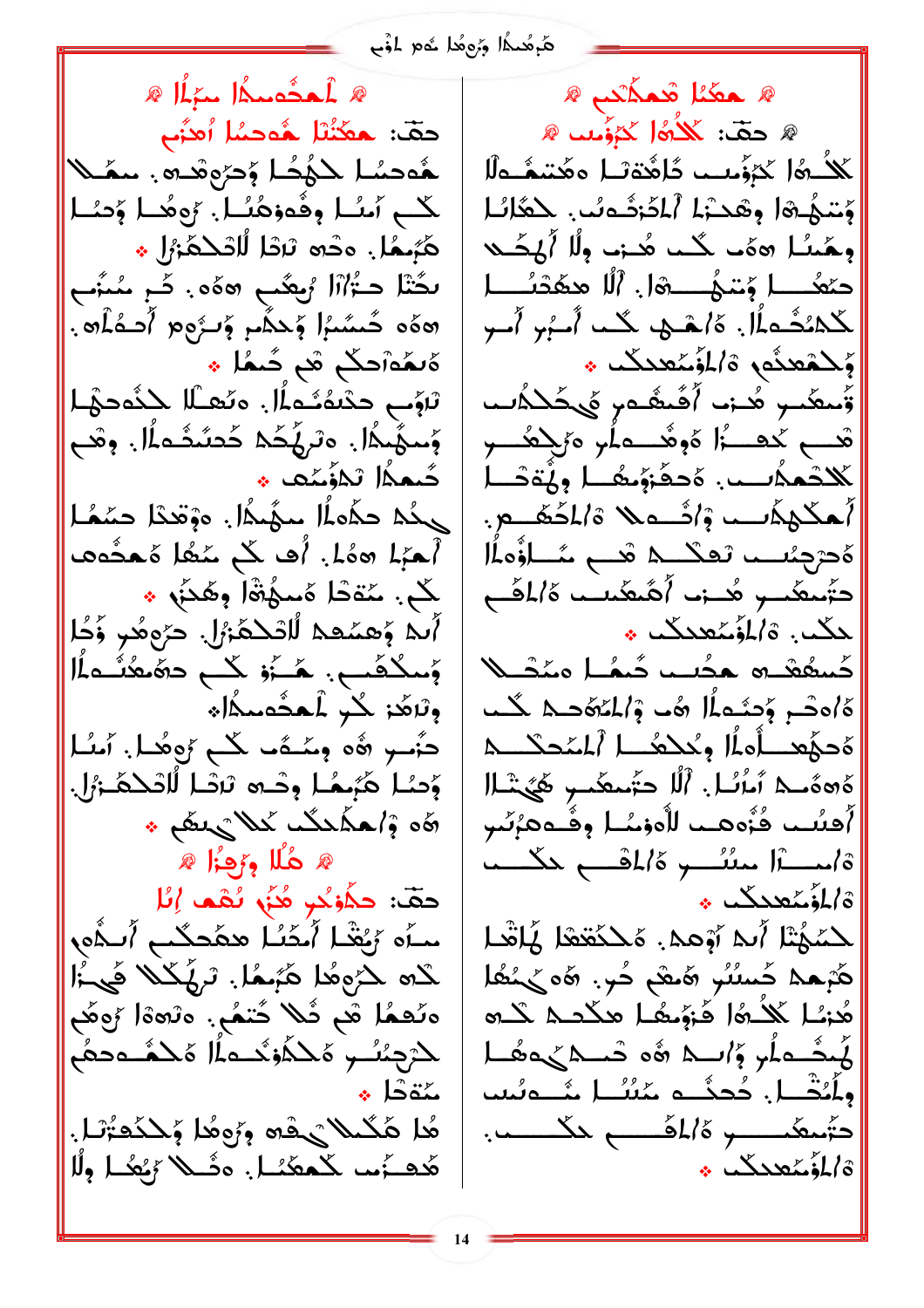@ كُمُو رُهِمُّا وَ*لَوْمٍ* حَمْدًا @ تعبِّئًا: وَوُسْعِدِكْتَ وَتَدْرُ هُوَجَعَتُنَّا حقَّ: شَمِعُمُ اللهُ عَلَى لَّكَ مْدَهُمُا «ەَت كُت، أَبْنَا بَلْشُدَوُنِنِ ؤُسْمِ إِنْعُـا كَلَّـهُا. هُتَكْسَب أُسو وَجْحَدَه صَدَّا أُهُمهُا وَ مَعْجَجَت مِ يَهْلِدُ على هنَّمطائُـــد كَسيَّــــدُّا. وَحَتَيْبِيُنِ أَوْ مِكْحَمَدٍ وَمُحْمَدِ الْمُحْسَلَ 50 مئي مؤسَّف به مْلَلْ لِكَمُوْتَلْ مُعْلِ لَلْكُمْ وَمُلْكُ كُسْلُبُلْس كَلُّـــوَّا. 16رَّهُـــز هُوجِسُـــل مُحـــل وثعكيكما تُعطفُونُو \* حرّهِ هُـــــرٍ هُـُوَهِمَـــبٍ. تَاتَّــِــل حَمَيْتَـــل وَّسْؤُدًا. وِنُحمَّم ۖ كُم ݣَلْاهَا. هفْشَلا كَس*نُو وُه*ْدَا هُرَيْكُمْاً هُوَسْعَدَكْت \* 2 Kou Kou 2 حقَّ: هَعْنُنْا هُوَجِسًا أَهْبَم هُمْ عَنْوَ هُمْهُا كُلُّهِ رُوهُا. وَرُهْدُه هُنَّى سكُفْ فُكَّى. لَمَّ وَيَتَمَطَّعُوه بِ سُبِئْلُكِ، ەَسَلَاھْ شَــْھ ئَقْصُـٰكُمْ \* رُبُعُل وهُنَا لَّامْدەت. أَهُولُمَا سِعْت لْإِحْدَةُا. وهُبُعْط وِحْمِعْ جَدْمُهُ. لَلْكُلُّهِ أَسْرِحِيهِ أَلْمَكُمْ أَ لًا لِمَصْلًا حَرَّهِ هُــــو لَّامُـــــمو. ولَاهِ وَا هَقَىعًا وِلًا ﴾ ۖ: وَمَع لَّامْ وَمِنَاهِ وَالْمُنَامَرِ ﴾ [30] وٌوقده. وٌهمُسُلَّ ووُسِعْده لِمَهْدِهُمْ حِدُّەلًا وَهِقَىمَ هُم يُوجُل حَمُهُنَا للَمنز لكسره فَي آزهن. وِلْهُ اهْوَ هُوِلْكَسِيب

سُكَّـــنَ ٱاهُـــا حرّەڤدى كَـــع وُّەسُنَــا هُ الْمَكْلِيُ وَجِيَ مِنْ وَكُمْ يُكْتَبِكُمْ ﴾ **\مِيَّزُنْل** حقّ: حرِّهِ أا يهُ مِنْ كَرِجُهِ أَا هُوصُلِ حَتَّمِيعُبِ لَكُوهُ السَّوْمُ كُم آمنُا آَدُمُا. رُوهُا وَدُا هَبُمُا وَحِلًا مُمَاوَّتَا. وِحْمَ هُو مُزَلَّمٍ رُغَضًا. مَتْلَ هكْتْصْلَ وَحْدُكُمْ وْهْدْكُمْهُمْ لَّهُمْ أَلْمَٰهِتُمْ مِثْنِيَّ لَنَدْهُ وَمَرَّ أُمِرٍ أَهِدًا هَزَحُدَ نُوزًا. وِلْمِنْزَا هِدُتَا كَوْكُمْا وِصْحْ مُنْسُلْ. هُرُهُكُ هُمَا وِلًا كَحِبُّ أَ وَحِسَلًا ۖ حَرَّجُغُّ ۖ وَ مَحْتُمُ ۖ ا لَمِ اللَّا وْهِمَكِ ١. كَنْكُمْ هُزْوُهِ كَلَّ وِلَّا سلَكَفُوهِ لَلْأَهُ أَمُّوهُ لَكُمُّ الْمُسَلَّ ەرْشەملُل پ كُنُه لُمْ وهُن، كَنفُه ب همَّسُا وْالْمَا وَهَكُر كَاوْكَا هرِّجَانُاتُه.<br>وَاهُد حَبُّدُوا وَوَكَبِّيْ وَاللَّهُ مَّتَــاً اللَّهُ مَّتَــاً أَه أَوْهَدْ اُلْمَ وَهُدَٰ الْمَحْدُونَ وَهِ مَا الْمَ لمُؤْسْعِيب. وِهُ٥ هِڪَـُوْتَ لَكَــةِ ۚ رَبِّ لَكُمُا وِتْـ30لَىٰحِـزُاهَ بِرَوهُـا مُكْمَل وَّهَكُـٰٓۃٖ أُخُـُّهُڡ كُـِّ شَهْكُمُـُڡٌ ۚ. لَّاكُـٰا وكَفْعَه وتَعَسَّلَا كَتْبَهُ مُكْتَبِدُوْهُمْ \* بِرُومِ أَضُرُّا شَهُّلا سُمِكْتِهِ شَهُّلا تَحفَّص وأَ30 لِمُكْلِماً لِمُحْلِكُمَّا ەئھمْـا قىـى تتىُنْـا. ھكْـرّۈ رُوھُـا هُكِيْبُ زَا وِزُوْا حِلْوفِسُكِ. وِكَحِمْ ـْمَايُجِوْلُمِ دَيْلا شَمَاوُّنْا وَوُّجِسًا نَعْصُب هِمُسُلٍ وَٱلْمَالَةَ ٱهُدِ وَٱلْمُسَلِّمِ لَاهِجَتَنَاهُ أَهُا دَّاضَّ هَدْهِد حُمْتَنِّ وَنُسْعَدِكُبِ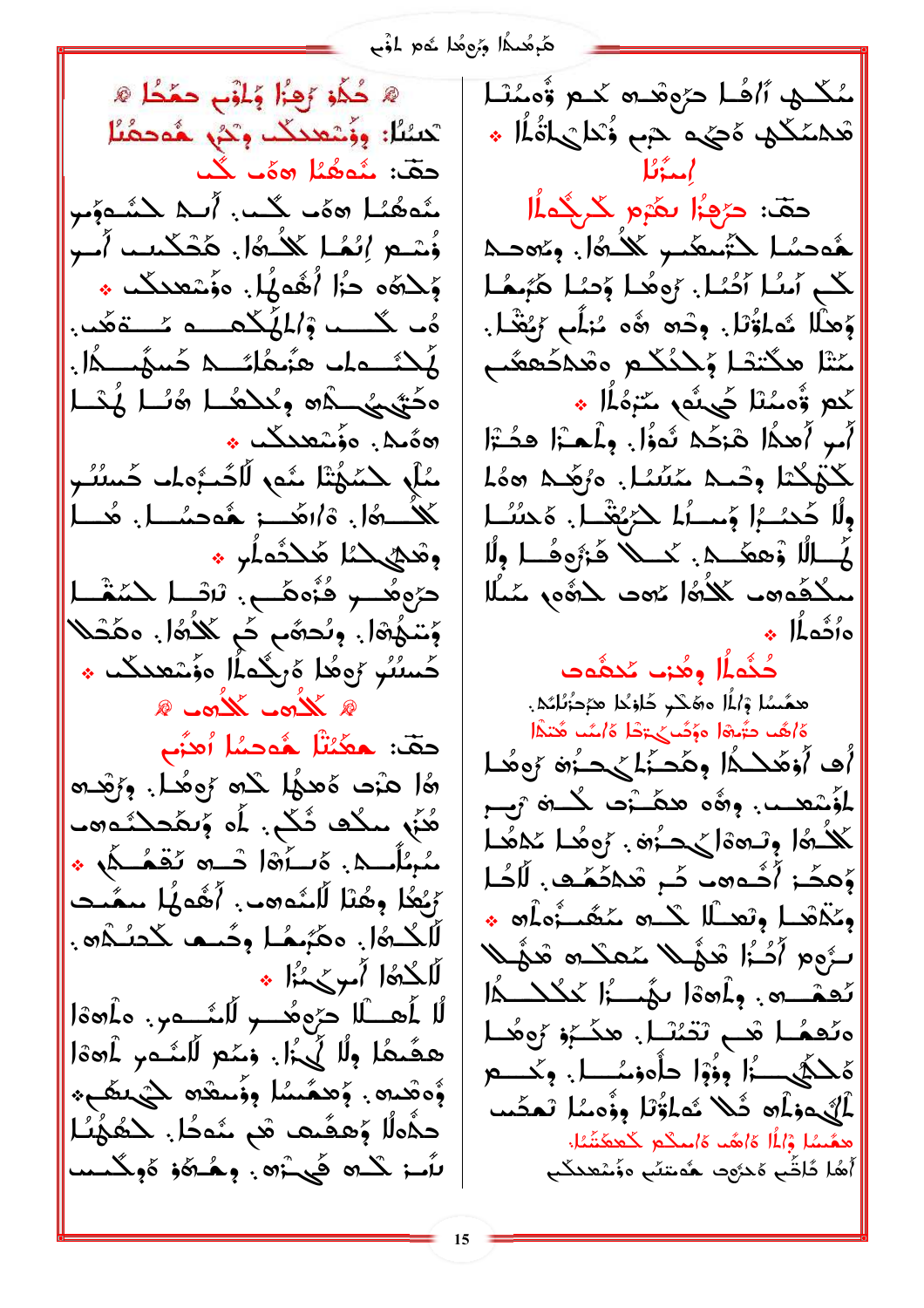هُرِهُدِهُا وَرُوهُا هُو الزُّبِ

ودَوْها. هُجِعَزْدُجِيهُا أَلْمَكْبِ كُنْ لأوفا وُلْمْلًا \* حَقُووُت رُوهُم كُنْزِ لْمَحْتَمِيثُا أَكْتَلَ حِسَّمَاً. مِحَمَّصَلاً رُومُوا أَفْ مَحْمَوَيْهَا إِنْسَمَ كَرْبُكُمُاً. حَمُّدَوُّب رُوهُم كُبْرِ لَمُوَمَّكُمْ ا كَكْبًا هِيُمْإٍ. وِهُتْكُمْ حَكْسِرٍ رُوهُـا وَحَمَّا شَوْكُكُو \* همُسُا وْالْمَا هَاهُمْ هَاسِكُمْ كَهْهَتْمَا. أَهُا دَّاظَّے ہُدرُوں حُوشتَے وزُسْعدكَے **ھ جَلَكْلَمْمُنَّى** ھ حقّ: كُـرٍ هُـٰٓئِمُ هُـٰٓٓئِمَ حسَّمًا هَجَمِعُا وَحِبًا تَكَصُّفَ لَكِنَّهِ. لِكَمُّهِ لَا يَكْلُمْ أَصُّلْ وُسْعِ حَنْتَنُمُّلْ. وِهَٰدۡرٖ ۞ُ٥ وِنَدۡاَوَّكَمَا ۖ ﴾ أَسِ وَٱلۡاَوَّكَتَ. لحَتَنفُسًا وَحَكَّده قَتَلَتْهِ حَرَّوهُكَ ەكْرېڭىمال. دَّىب ھُزْسًا وِلَّا ھُدەھْــا هْنْــر، وكُنُّــولَمَا وهَكْــا لِمُكْــولَمَا. مُــــوْد أُمـــــرُا حكَمُنْثَــــا. مُـــــوها ة المؤسِّعدلم \* لُهضُوما لَلْمَلَا وَسَعَّمَلا مَع خُتمُدًا. ەَحڭحُا وَحَىُا رُاْم رَوهُا وفْوهْنُا. هُنَه وَحدًى ذَكمُكِ هَمَكَكُمُوهُا. تَعْمَلَاتُكُمْ هُــــاهُ كَلْـــاهُ الْتَيْكِيُــا ەُحثىھىُل. رُوھُم ھُن تەۋا ݣْلىُسُو. دُّــْـه) dُاهەَا لَاهْنُهُـــو. ەَحصَــُال ةالمؤسِّعدلكم \* & حُثَّه*ُ أَل*ْ وهُن حُكَّب & سُلَّهِ حَسَّمُتا سُمِّ حَمْ حَسُّم وَسُرٍّ. وَأَهْدُوهِ لَكُمْ مَتَوَكَّبٍ وَأَسْتَدَمَّ مَنْ مَشْرَاءِ

كُسِعُعُـاً. لِكَمُـاوُا وُهنُـا يُمـزُّهاُه \* أَمِثًا وِؤُهْدٍ وُوحُتُوهِ لَّا هَٰذِتْمٍ وُّمْهُ لَّاشْـــە∞ب. مىگىــــى %ە دۆگى و الْمَعْدُ مِنَ الْمَرِرْهِ الْهِ مَكْمَةُ حَقًا وَفَيْءَ أَبَدَ كَبِيرًا أَسْتَمِنِ كَلَا مُؤْمِنَ قَيْمِسًا هُ٥ شَئْسِرِ ۚ وَلَىٰ ٱلْمُؤَكِّنِكُمْسَدِّدَت لأَسْجُنُو. وَّكُمْ لَهُمْ وَهُمَعَنَا ﴾ هُلُّا وِهُوجِعُنَا حقَّ: هُوهُما رُمِ هُــَىٰ رُوهُــا وُحـُـا حَــرِ لَا هسُــعـ هِوْلَ وَسَمْدًا كَنْدَا هُوهُا أَمِنُا وْحْدَه لْمُمْشُوْهَيْنْ. أَجْدَهُ وَلْمُؤْوِهِي أَلِحْقُرَهُ وَلَمَرْلَا الْحَكْرَةُ وِلَمُ اَهْدَبَ أَحْمَى وكَعكْسًا. وهُـا وحُكَــه أُتْحَكَــرْزَل لَّكَنُّهُ هُزْمًا يُدْمَى هَدُنَّهَ وَهُدَلِّهُمَّا  $\bullet$  303  $\frac{1}{2}$ 2  $\frac{1}{2}$ 2 أَمِدْ رُبُعُكُمْ وَمَحْمَدٌ وَمَ وَهُدِهِ هَيْهِمْ . ةُاسِمْ وُاصْلًا هُحِمْلاُشُـهِكُمُ لَلْكُـرُهُ ا لِمُعْتَمَثِ لِ رَحِيلًا هُــدُهُوْرَهِ ۖ وِهُزَـُـلٍ هَدَدَهُــم. أَمنُــا وأَوْم دَنْـال كَـــد كَكْسِعْرَه مْم دُهِنَا. لَا مْحَوَّدَا دَرَه هُزْمًا وَلَا مُوقَّدَه مَمَّحَلاً \* كُنُه أَل وهُن، مُدهُّوت همَّسُا وْاٰلُمَّا مِهْكُو خَاوْخًا هرْجُرُنَ*ا*ئِهِ. رُوهُا وِرُقِدِه هُمهْا حقَّموُّا وهُنَّب. هُمِسَالٌ هَجَمَعَنَا وَ حَكَمَتُهُ وَلَمَا أَحْقُمَا وهُرِمُلْ. هُنَه رُوهُا ورُمِ لَكُنَا حَوْءُواْ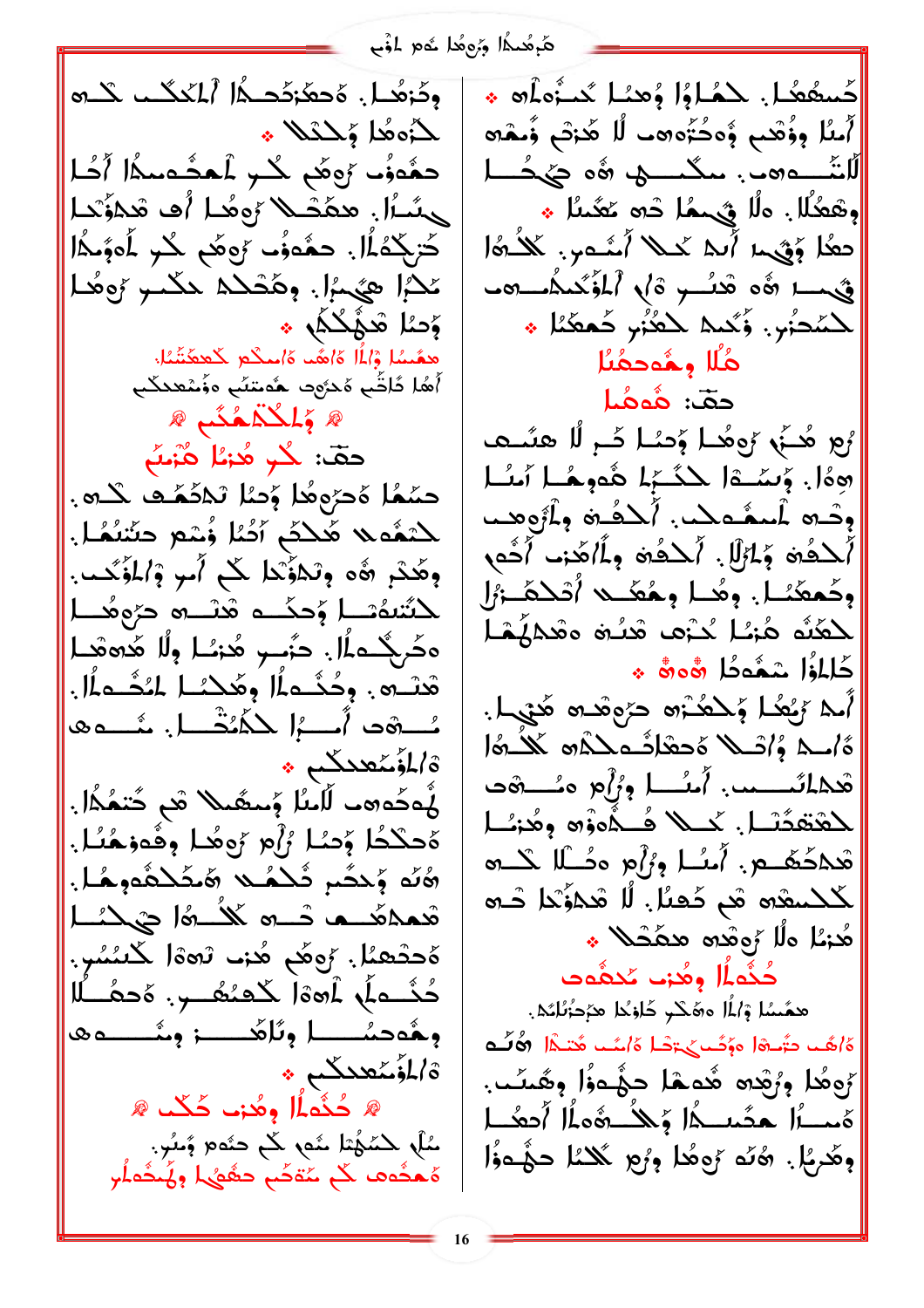@ و**أحتمُنَ**م @  $\circledR$   $\overline{a}$   $\overline{a}$   $\overline{a}$   $\overline{a}$   $\overline{a}$   $\overline{a}$   $\overline{a}$   $\overline{a}$   $\overline{a}$ ەتھگىم كىقى حكْتْرا وڭائىمال. وهُه هُمثا كُب مَتْلِ وَكَنُكُمْ. • الْمَابَتْ رِعْرِحْ کُمْ ابْتَمَاهْ كُدْنِبِ مُبْنِبٍ دُاتْلِ هَأَوٌتَهْلٍ. وَاكُــه دۆەھلل كۆمىللى ھەرىپ كىمال. ۋەسىل وهُومِمُاحُ الْمَ رَهُورِ مِكْتَالًا. مُوحِسًا فَامًا هُمِعًا حَتَّمَمُوهُ \* كُنُّه لُمْ إِ هُذِ لَا أَعْزَمِهِ ِّهُنَّهٖ ٱللزَّـبعدكـّــع جَزَّا وَّ/هُب كَعفَتَّبُنَا۔<br>اُهُا قَاضَع ضَبِّنُو۔ هُجُوف هُفِينَّعِ حَهْيَفُولُو دَّەھُــاْ أَشَّــٰ ثَدْكِّمُــ; حَقُّه لَـمُنْــٰا وَٱوۡٓٮِڡۧٛڡاٗڵۥۦٮۡڬڂۘڔٝڶۦؠؙؗڂٛڶٮڗؘٚۦٚٮڶ؞ۦٮڂڡؙٚڗؙٳ وِثَكْشَمْ تَتَنُكُلُّ وَ هُوحِمُا لَاَحُـا وَجرّوهُــهِ مُعكَــ أَمنُـا وِفْدَوْهُنُـا . وِحْــه تَآتَــا لَكَحِنْكُــرُاوُّا . ەڭدە بُىما كەنقا م وِلُمِكْمُكُنِّي وِسِّرِ حَمَّحُا هُرِؤُا وَكَنُتَرَا هُلَّا حمُلًا. لَّا حَبَّىُّا ولَّا حَدَّدَهُ! كُدم هُــةوْا حَتَّىثْـا وِزَّىعْـدْمِ وكُدم هُبْتُهْلَ. وُحْقَىٰ وَ حُبْ حَرُّهُ حُتُوجُهُ مِنْ حصْرِ وُءحزُنًا ۖ حَكَنُتَهِــ }/هـءُا أَنَّــه . َلْكُمُّە ھُەھُدا وِھْم مُع*ْدَسُ*و ۞ *ةَانْس*ىد  $\sim \sqrt{2}l$ هُلا ۚ اَتسُمُا وٖكتُن لعكَــد فُرُّهمُــ, كَـــلا وُــــم هَـمُعَــل دِيْ هَـــمَــدَمُل. ة/لمَكْلًا هُىشك لِمُتْزَوه بِكَسْرْوه وهُدالًا. هُم رُوتُوهُومُ وَمَصَّرَّا ۞ وكُمَّا أَنُّومٍ ۞

بَّهُ 1⁄4 مُعْلَمَ مِنْصِحَ وَمَعْنَ بِهِ مِنْ أَسْرَبُكَ الْمَوْلَى ئَــلا ڤَيْجُيْــدًا. وٖكتـــرُ، ەقْتمدَّوْئِــم وَهُمَا الْمَشْرِ. وَكَمَهُ وَهُمْ يَنْهُمْ فَيَ هُودِيُا كِهُجُولُو. مُبِهِ كَمَوُتُوا. أَكُل وِلًا ۖ هُـُدوُٰٮ ۚ هُدٰۥ اللَّهُ مَعْدَوِهُـلَ ۖ اللَّهُ عَلَيْ اللَّهِ عَلَيْ الْمُسْلَمِنَ شَمِ كَبِ حَنَّمَع وَّسُرٍ. هَا هُمُس | حَعَجْدَمُ \* @ وقلتيn وتما*ط @* حقَّ: فَدُّسْتُ وَهُ لَمُؤْتَدَهُ وَقُوْمِتُهَا مَلَّدُاهُ كَكَنْ لِمُنْهَرِكُمْ لَكُلُمْ أَسْتَمَاءُ وفَوْضُل. مَنْــهُ| كُــم أَنْكُــم مَتْتَـل. وتَعَدُّے وَتَلَدُّے لا تَعَبَّ فَـٰلَةُوهَـٰ هُـهؤُا رُوهُــا هُرِيْـُــهأا. وهُووّحُنْـا  $\frac{1}{2}$ وُهنداوُه أ ثَكْمِ ٱشَّت تَمْتَكُنْ وَتَعْلَيْهِ وَّسْعْدَ كَرِبُكُماًا. حَمّةهُدًا هُكْبٍ وِرُوهُـا. هِ بَهْمًا هَمُهَا حَمَّا هُنَّى. هَ مَّتَوْفِ حَمَّ ئُدوِوُّلْ. مِنْمَكْظُلُّكْعْشَىْگُمْلُمْ \* كُنُّه لُمْ إِمْنُوا لِمَا أَهْزَمِهِ هُنَّهِ ٱلمُعْجَدِكُمِ جَزَا وَٱهُبَ كَعِعَقَتُمُا. أَهُا دَٰلَٰتَ حُسْنُنٍ. ةَحَرَّوْتَ جُوستُنِ حَهُندُولُن ٱلمَكَّلِ ۖ م وْهمُنُكْسَـدْ. ۚ تَعَـبُ ٱمـــٰهُ۞ وَجَدَّةُوءُلَّا. وَوَلَّا قَدْعَكُمَا خَفَّ وَوَا كْرِهُدا هُنْزُه ٱلْمُدَّب. هُ/سْـدْ كُـُقْسْـلْ وَحدَّمـحٌـم . هُـتموُهُا للـصْـم مُعزُاهـلا . هُەحسًا ۞هُحًا وَحرَّەشدە . مُەحكّى أَمِنُـا وَٱثْـٰهاأَ. ۚ وَهُـا وَحَنُـا هَكَبُـِهُـا وحْده تْآشَا لْكَحْثَكْمُ}وُل. هِلْأَشُدْهِمْ هَكْرُەسُدە وِهُومُار. لْمَدْدىماْ أَهْ دَكْسٍ وُّسْعْدُ \*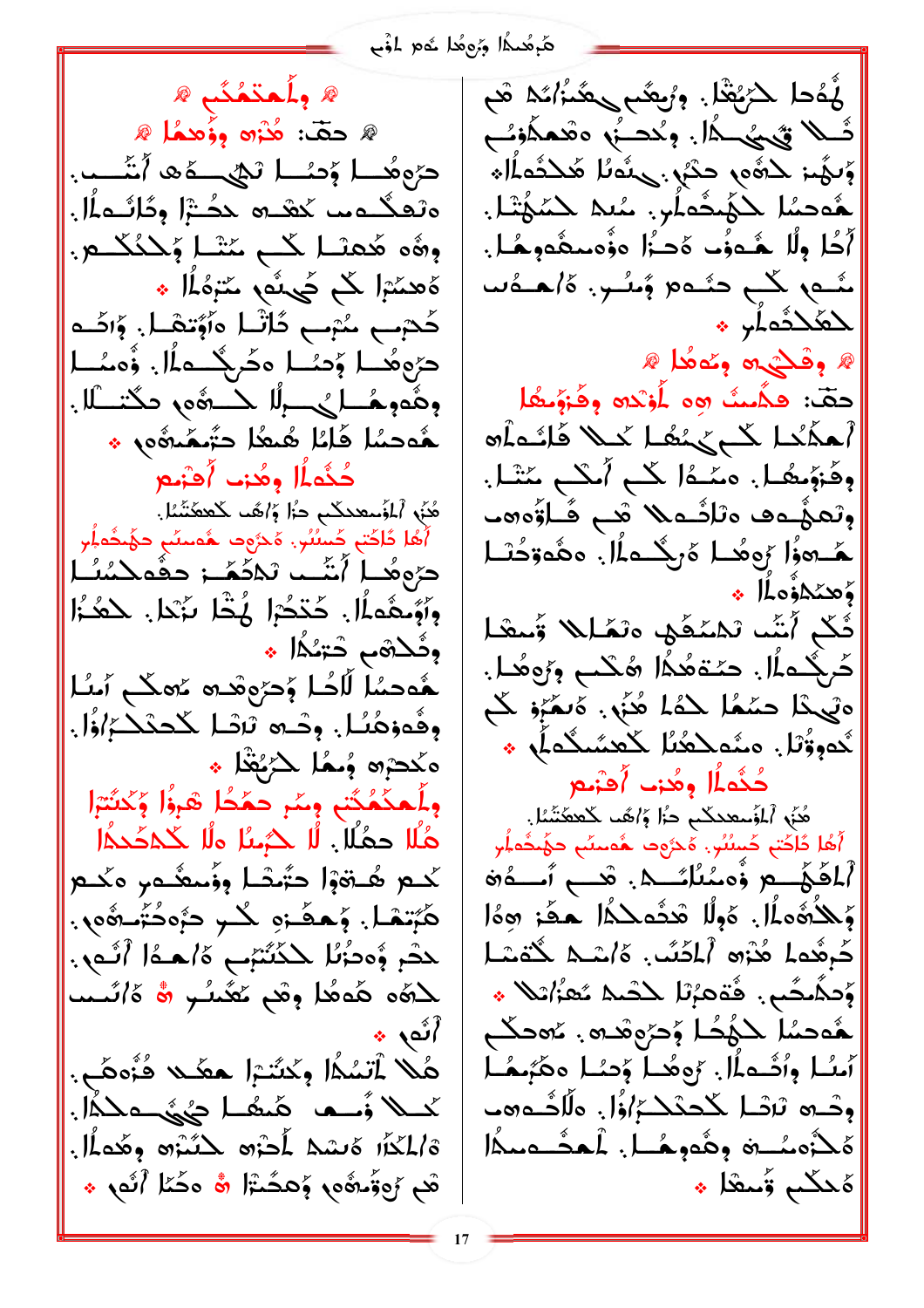هُرِهُدِهُ الْهُرُوهُدَا هُومَ الْمُو

ِ جِ هَٰدَهُووُ الْمَحْمَدُ كَرِ هَزُمْكُمْ حَشَدُّبٍ. أَخْذُهَبَ وَفُزُّوهَا وأؤْمِثْدامِ \* *ﺩ*ﺍْﻩﯕﺮَﻳُﻪ /ُﻭَﻩْﺳﺪ ﮔﯩﺪ. ﻭٞﺷﻌﺪﮔﯩﺪ ەھكلا رېگەلمب ھ حنّىئُمُـــا حَرْهُـــا لْاهُــــــــاب. أَممُـــزم همّشه أبدُّه . وَوُسِعَیْبِ ایکُومِ هِنگُوماً وَ وَحُمْسِم أَنفُكُمْ الْمَكْنُ وَمُثَلًا مِنْكُمْ يَتَمَسُّلُوا مِنْ وَّحَده وَقَوْمِــه مَـــــرَّة هُــزَّـــل مَـــرَّة مِـــرَّة مِــدَّمِّـــل دكْوِهُـــدوْلَمَا. هُزْئـــا تَـمعَــــــــــا كَــــرِ  $\int \hat{\omega_1} \omega$ فَيْدَه وَلَمْ أَسَوُّى وَاسْتَمَادُهِ وَاسْتَهْمَادُهِ هَٰلا هُمتَحُثُم وَلَه ﴾ وۡكَسِـد وۡقَسْلَ وِٱوۡعَقُـدِاۚ. دَهَكَــ;ه حعُنْنَا \* هَيُسْأَا وُٱهزُبِ هَٰنُـه سَـٰٓءَبِ هُڪُـا. ەتقنُّەھ ھڭىم ئەھۋا وقَزْوقە ھ هُزْسًا مُهجم مُنْهُماُرِ حَكْجِبٌ. هُبِي أحبُّـــا وُحثُّـــــــووْهُو وُومِّعْــــــزوُّو ەُوقىمسۇھە . ھَيُبت كَمْكَمَّا أَصْبَرا ﴾ ةُامُّا أَحْشَتْ ةَاوِهُدِ. تَعَيْنُكُمْ وَإِسْلَا هُزْسًا حُكْسُووُب حَمْكْسًا لِمُعْذَبٍ. مكْرِ ءُا هُـُمَحِسُا كَلَاهُا ﴾ هُرِؤُهُا: هُوم فَوكُوهِ فكَأْسَا لَكُنا هُذَاءٍ. لَمُؤْكُنُوا هَالًا وَّسْعَدًا. أسب وٌقكَسِيد هُــوهَد مُنْهُسِدًا. ەكْشىلا قىسە ۋقىشىل وئىۋە بائىل. ههُد أَبِي جُبِ هُوجِعُبُلِ وِيَتَوْسُلِ.

تمقدمنا كَعَمْا هُوهُا هفَعُمَا كُبِ هَؤُلًا كَلّْمِيهِ . كَرِيْ حِمْلِ حَمْعًا هُ/هِيْزَا . لَل هُذِ تَاوَلُوهِ يُ\$تَا إِنْشًا وِكْحِفْءِ. تَعَـــم مَّتُـــا وِمَّحْتَــْــوَوِّـدًا ۞ وحُــــو تَكسَّعُوا \* ھُم مُكُم حعَدهاً ومُسمًا كُحُرُو هُزِمُ مِنْ أَهِدَٰءًا. حصْد كبيُا لِكْتُنِ يَعْمِينِ. وَجُد لِبُ ههَ مَمْنُـل هُـثَـل هُـُـثَارِ. لِكَـدُو لُل هُدَابًا هُمَّا قُدْ صُبِ هُوَ وَيُسْعَدُه كُنُه أُل وهُزم كُكْب سُلَّلِ لِكَمُؤُنْثَا سُمِّعٍ كُلِّ حَتَّمَاهِ وَسُوِّ. كَــمَــُــوم لَــرُهُــمُـــــوم مَــرُم فَـــمَــم مَـــم مَـــم مَـــم م مُحْتِهَا هَــُالَّا وُجَعْجًا. حَزَّجَكُمْ حَثَّمَتُعُجَلَّا. لْمُكْتَبِّسِ وَهُيَّةَوِّسِ وَحَدْدَهُ كَلاَ هَدَّبَر أَئْسِ مَمْعُا كِلْمُومِ هُزْمًا كَكُنْتُمِبٍ. وَحدَده كَلا هُدُر مِنْتَهم لِلْعَلِلَمِلَيْهِ ﴾ أَنَّس لَاهِحُـٰٓ; هَٰـٰا هِـهَٰنُـٰا. هَاهِيُـا هُ٥حمُنُا ۖ حَكَنَنْزا مِحْمَتِعِنَا \* حثَّمتُم وَٱحْتُمُمْ وَٱسْعَسْتَ هُوِمُحَمَّـٰهَت أهزًا هُزم لِكَتَّبُرِ وَحَدْدِ كَلًّا هُدُر هُوحِسُــا كَعِمَّسُــا وِهُــْزَا كَكَتُنــْرَا. ەھُىھُى وِلَّا مىڪُلَّا ەاُھنَّى لَمْڪُمِيىدًا ۞ \* مَنْاءُمْ مِئْمَا امْغْفَاه اتْرِهْ حَنَّبِ وَ} أَمْ أَمْ أَمْ أَمْ مَعَنَّمَعِ مُحَتَّمًا ﴾ وتُعمُنُكُمُ وَيُن عَلَى الْمُوسِ حَمَّدُ وَوَهُدَ وَّجًا هَرِهُمُمْ لَمُكُمْ آتَيْبِ أَهْزَيْتِي أهدً مسمًا لُأَحْدُهُ! دُهتُوهْا وَحُمْلًا أَوْكَلَ هَكْتُمَا مَعْبُدًا مَعْدَزًا هُجُلًا للحَمْسُمَا \*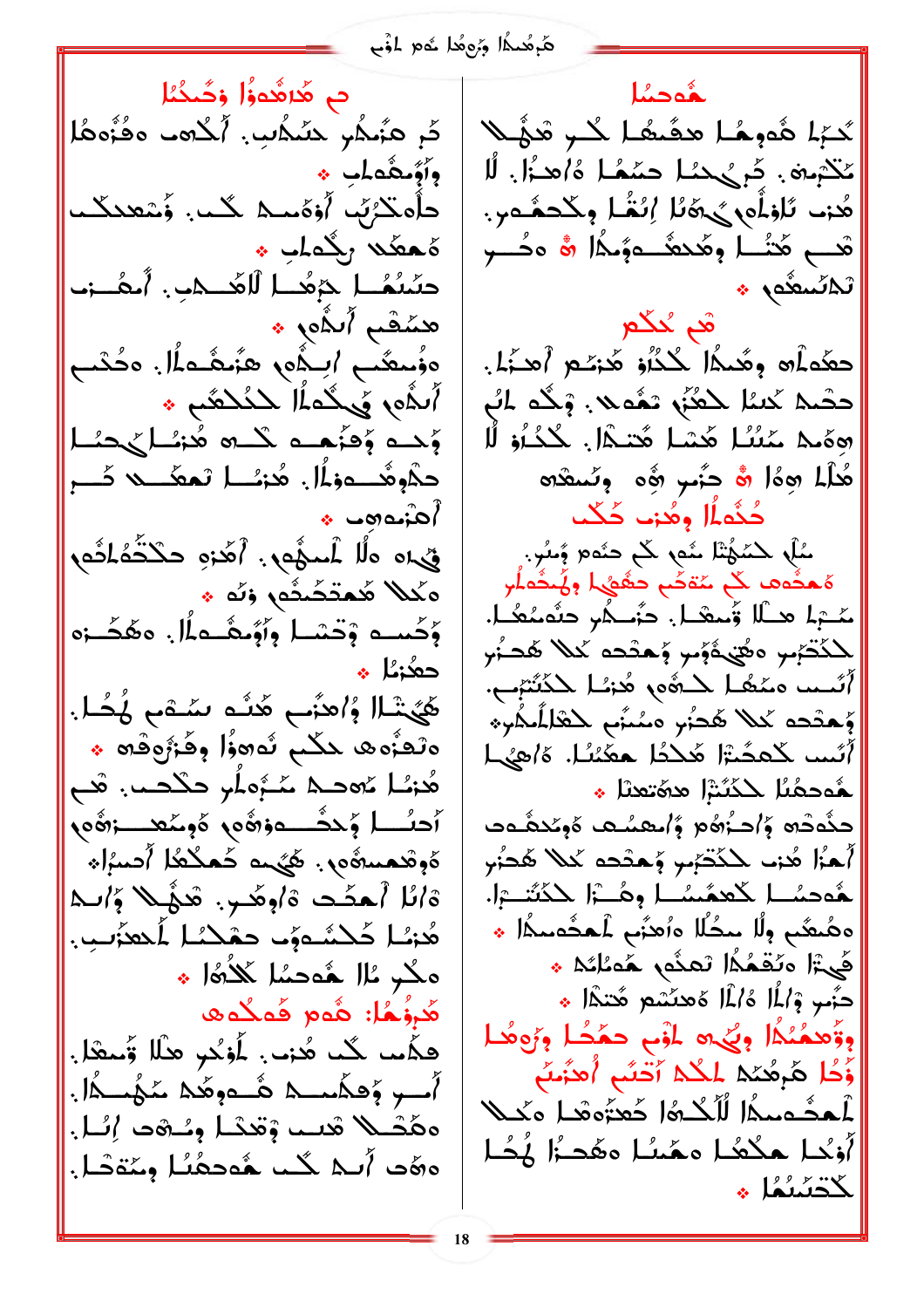هُرِهُدِهُ الْهُوهُدَا هُومَ الْهُبِ

هَٰثَمٌ أَنْبِ ةَالمُؤْسِّمِ حَكْبٍ. حَشَّەتُرُه وۡٛاکُــا نُگَــەوُیٖ. ەکَرِچُـَــەلۡاَن ووُمَــ وُبِكْرِلُو ۞ يَنْعُلْ كُبْ يَنْوَكُبْ ۞ كُنُه لُم وهُن، كَنفُوت هُّنْتُمْ كُلُّو هُنْتُل هُنَّىٰ لَمَا كَخُووْتُمْ.<br>حَقَّلا خُذْمَلَ وَحَضْرٍ وَّسَعْل كَلا تَقْعُكُل ﴾ هُدنا هُنِّي هُٰذَا وِكُنْزَا هُوهَٰكَلاَتْنَا. حطِّد دُدْمَهُ وَحَدْمٍ وَّسْعَا كَلا تَقْمُكُنْ ﴾ أُكُـا هَٰدۦۢۢا هؤْمسُـا وٖهُمومِـُـا ٱسهُوۡ لَمْوَكَّدها و حَكَّوْكُو تَعْمَّدْ حَيَّمْتُعَلَّا َ ۡ ۡدُنۡتَ ۡ کُننۡتُو ۚ ﴾ حِكْمَا كَتَامًا وَٱسْتَالَ مِنْتَكَمْ وَٱوْمِوْا لْأَهْمُورٍ. وْاسْتَبْلَى مِمْكُمْ حَكْمُمْتُدْمِلْر هُنِّي وَحِكَيْهِ هَيُو يَكْحُلُ وَجِبًا. وَإِنْهِ وَإِ حعَّدِما سْحَعَدْ سَتْأَ مْعِ هَٰذَشَاءِ \* أمنُـا وذُهمُـا نَـــ90\$ حنُّـــووُّب كُــــومَحُلا مُـمُــــا. سلَّەھُىب كَمھُر ەُفَزُەھ سِّنَّى قَب أحرُبُا \* لْهُشُبِ وْمِعْسَمْ هْ/لَمُسْمْ شُلْمُؤْمِ لُل يأدەْمُلُسِ. ئەنگىلو ھُـزىـ كَمبى ھگـمـ أُمِنٍ وَهَجُمٍ أَبَدًا ﴾ ثَكْــُه رُحِنُــَــَ هُنّـَــَ خَكْشُــَهِ وُاهْوَا وۡكُــُـوِ. كُــُـوٖ هُيۡـِـمِ إِنُــا هُــُزَا لَمۡكُــا ەمئىمغىل ھ قبئو تعصْد ستُئا ەوَّىھْا وَحِكَىد قْتُلُو. ۚ تَهْكُمْ وّْحَنَّت أُمِنٍ ۖ فَيَـٰٓءًا ۚ قَبِ ۿ*ۧ*ؾڡۢۮؙؠ؞ هَهِ أَلْ وِهُــوهِـدُا وَوَحَــْـبِ وَاهِــْزَا

كْبِ هَتُما مَتْما. هْمْكُمْ هُمْكُمْ كُحْدُمك. ولًا أحدْا لَمُعْم مَخْتًا قَبِي أحسنَون وَحصَّب لا لَكَب حَمَّزْتَـــرَهِ وِكَمْنُوا. حُرِ هَلِي 169 هَنُا حَزَبِهِ  $\bullet$   $\circ$   $\bullet$ ەُت آشىد قىنىشىل مىڭتىل. ەت وَّەەًىك ھُڪكُر ھُــم ھُـٰزئـــار. وە او وقـــو لْكُلُّهِ لَكُعْفُسِهِ حَقْمَكُمْ أَلْ. وَتَعْفَىكُمْ حَهُّنُومُاْلِ. بَرْبُرا حَعَكَلاَتْها. مَّحَـزًا ِلْحُمُّهُ*نَـا. حُجَـہُ*ا لِّكْسَهُنَـٰمُّا. ہُنگـت وْمِ أَلَيْهُمْ وِلَا أَلْمُوتَ. هُـْفَقَمَـٰمِ لَكُـُتْ المشمعُل جُزُمُل ﴾ هُلًا. وِكَمْسُوهُا وِهَمْعُنُواً لِكَمْلًا وِوَّٰٓىكَـ الْمُــأَوْ إِنُــا. مُمْبِئُــا كَلَّــةُا وٌهَيُمله مُلتَكَب هُكْسُلِهِ كُلُّهُوَّبٍ. ؤُەھ كڭ داُەفُرٖ وُنىُل. ەمَكْكْسِب حرقحكم وكتئب حُحْما إئما هُمزت حسَّـٰءَدَه وِمُكْـٰدوُنٍ. لَٰا نُهكُـٰمٍ كَـٰت هُهُــووُّب. أَلَّا تَسـرُه ۖ هُـُلاَثْــا حمّــر مَكْهُمُا وِلْأَاد قْبِ كَتْتَابُ وَتُلْعَدُونِ وَحَنُــــو وَهُم هُـٰهَــٰـا وَهكُــــعب لَمُوْتَـــــه لِكُمُخْلَقَ وَحَكِّكُمْ وَخَلِعُغُطْ ﴾ وِلًا هُذِب أَهُدا كُسْؤُهَب. هُم هُوْضًا ههَّوْت إِمَّا لَكُمْ وْقَدْاً وِكْتَفَ هُوسُرًا وِوُّسْعِ أَبِي. لَا لَمَوْوَا هِجَّرْتِ إِبْلِ كُنِي. هِمَّا أَهْتَا أَهْلَاجِيَّةٍ مِنْ اللَّهِ مِنْ اللَّهِ مِنْ اللَّهِ مِنْ اللَّهِ مِنْ لًا تَنَّــد مَّةَ لَــا . لَمُؤلَّـــم لُــتَفَعَّـم هُــم كتئب. أسو مَنْهُمْمَا وِتْمِيهِ هَعْدُومِ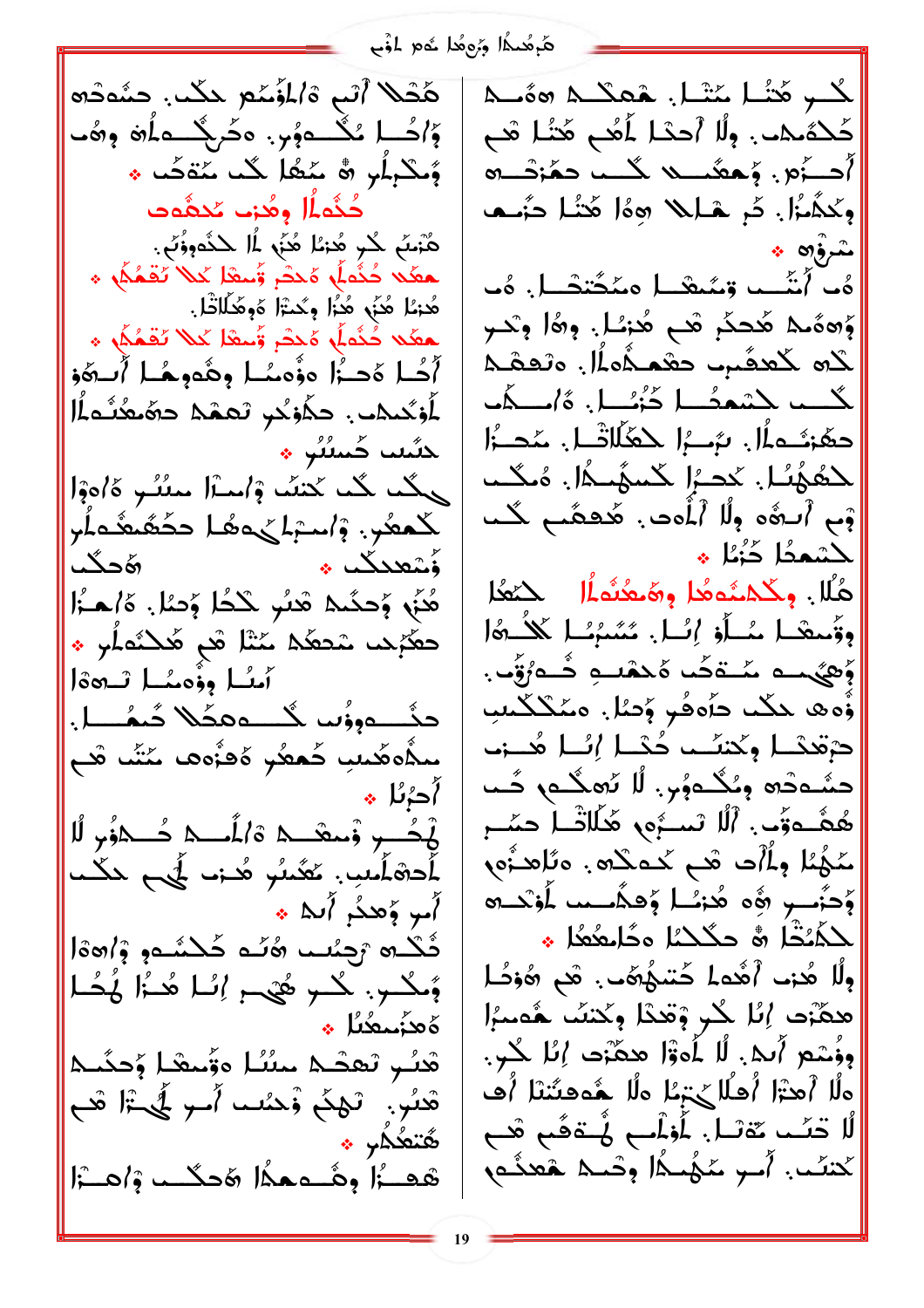وَكَنَّسِي. وِلَّا تَعَكَّلُكُمْ كُلَّفَ كُتَهْلَ. منٌقهُدًا وَهكُم كُملًا ﴾ هَٰلَائُـــا وِنُـــه%وُّا ۞حكّـــب. وِنَهَٰـــ; لضُلْدةُو رَسُفُوْ تُوجِّدُ مِنْكُمْ الْمَسْرِينَ وَسَلَّمَ هنَسْـدًا هَرُبْـب. حَسْـرٍ هَيْ\_زُرِ سَنْسًا وُاحكك \* ٱلعنْت ةاوهُدِ كَسُمًا. نُؤُلُّووُّا وهُــر تردة الحُسب هُكْتُعْصَبْ وُامْدَتْ رُكِعُو. مِنُووُا كَيْحُكْمُو هُتْم \* هْكْفُيْ أَوْ يَجْتَكْبُ أَنْتَرْسِنَ فَيُمْكُنّ ﯩﯖﻪﮬﻪ <u>ﺋ</u>ﯩﮕﯩﻠﻪ, ﺋﺎﺳﯧﯟ ﮔﯩﻤ ﮪﻪﯞﺍ ووَّسطَّىرٍ. أُسر ڤصرُّا همَّڪكْسُـدًا \* هُمْ وَجَعَلْتُ فَيْءُ أُوقِينَ سُكْبَر تَوە المَكْمُرُتُو . وَامْرِ كُلْمُ أَوْخَفْعُد لْمَوْهَا. هْنَـٰهَـٰ هُـُـوَوِّهِهِ وَُحُـُـولَٰهِ \* لًا تَعَـــزُهِ دَـمُـــا حَكْمَـــةُنَّمَــ. كَعْنُعًا وِهُبَ وُبِكْرِبُارٍ. هُجِبْرِ وُجِسُرِ وَسِكْفُ . حَكَّد حَكْمُهُمُ وَلَا تَثْمَد \* هَٰهَاْ لِكَٰہُا۔ هُٰذِ۔ هُـ٥٥وُبُر. هَٰنُوۡۖ: مَتَّفَ حُرِجُمُحُو. وِهُـا وْالْمَاكُمْـزْا أُهْوَا ىڭىر. وشەكىر س*َ*ەْمىد <sub>ك</sub>ىر ھَھگەلمە ھ هَتْمِ كُتْ هُـزْتْ جُسْتُبْرٍ. وْأَهْقَتْلَا ةالحصْرِ رُحِنْتُو. وُهِمْا هُـزَب وُهِــُلا هَسُـــا. أَه كُــْــَـــا وَأَوَّمهُـــه اُل \* هَحكُم همُسُل فُنُوهُم. وُٱلله وُو ثُهِ وَذَا ۚ هُنُوَا ﴾ وَحَدُوهِ وَوَا ۚ هُوَا أَمِعُوا ﴾ . ەْتْتُ ئەھۈَا گْدِ ھُيمِّى \* هزُا حثَّهُووُا مكْفَرَ حثَّةُووُا. تَعْبَد فُزْهِ هُـ مِي مَلاهُـا. كُـــو هُـهِ صُــا

ەَھْدُەر أَكْلُف. كَھِيْر إِنْسا هُدَي ەَھەدُو ۋاھىلگىز آملىسە كىھگىلز ھ فَي ۂُو اُدْنَـٰہٗ ہُومُنـُو اُ۔مَمُـٰہٗ دُـُو هُنَّ أَسْبَاءِ رُكِيضُوا نَسْ6ةَا جُنْدَوْاً ِكُمنُوهِ فِي آمِنُتُلُ \* هَنْمِكَ دَٰرِكُماَہِرِ مُعْمَسُو هُــٰۃِ کَمِیکِ لْمَكْسَبَ وُلْمُسًا هُكُلْ لِمُتَّوْسِينِ أَهْشُرًا حيّد هُن مُكِ \* هُوجسُما حُكْمِعُمْ و عُمْدُوا هُجُمْما ەْھنىھۇسل. لْمُسمى كُسُملى أَسىر هُودُىُل هرُم وَّثُملُن \* ـهُكَــد ثَــُلا هُعفَحكُـُـل وَرِكْــةُـلُا . هعَند حُدْماً، هَجْمَ وَّحْشَرْ لَمَحْلَ ئقمُمًا \* \*<br>كُنُّه *ل*ُّا وِيُّنِي أَقْنُوم هُــَـزُو ٱلمُؤْمَّعِدِكَســو. هُــزُو هُـتَــلا لْمَعْمَكَارِ. هَبْرَة كُمْ ثَمْ تَسْمَكَ أُسْ. مللًا وتُمعْلِ وهُوجِعُلًا ﴾ هَحكٌ هُذِ مُ هُهَوْ إِسُلَ. كُمْأَمْكُمْ أَهُّدم هُدومًا ولاء اللهُ من أدت ووُهْب إِنَّا لَكُتْ. وَلَا سَهَّيْجًا لَمُوَةَا هَنُكُتْ. ەَحِكَــــزُەلمە لَى هَٰذــــــڤ\\ إِنُـــــــلِ. ەَحَرَىدَشْــەلما ﴾ مىشلىر اللہ مىللىر . Lose Acos ەُحمُر اهْبەھ وِهُدەتُو. ھَىدًا وَّىسُلَّا ھُڪُ، ەھُرُب ھُم سُلْعْلَ. ەقىم وْتَعْمُلُا ۖ هِتُنْزُلُوا ۞ ەَحمَّىمَا وِهَٰكِمَا هَىئا. ئَكْتُمْ كَكْمَا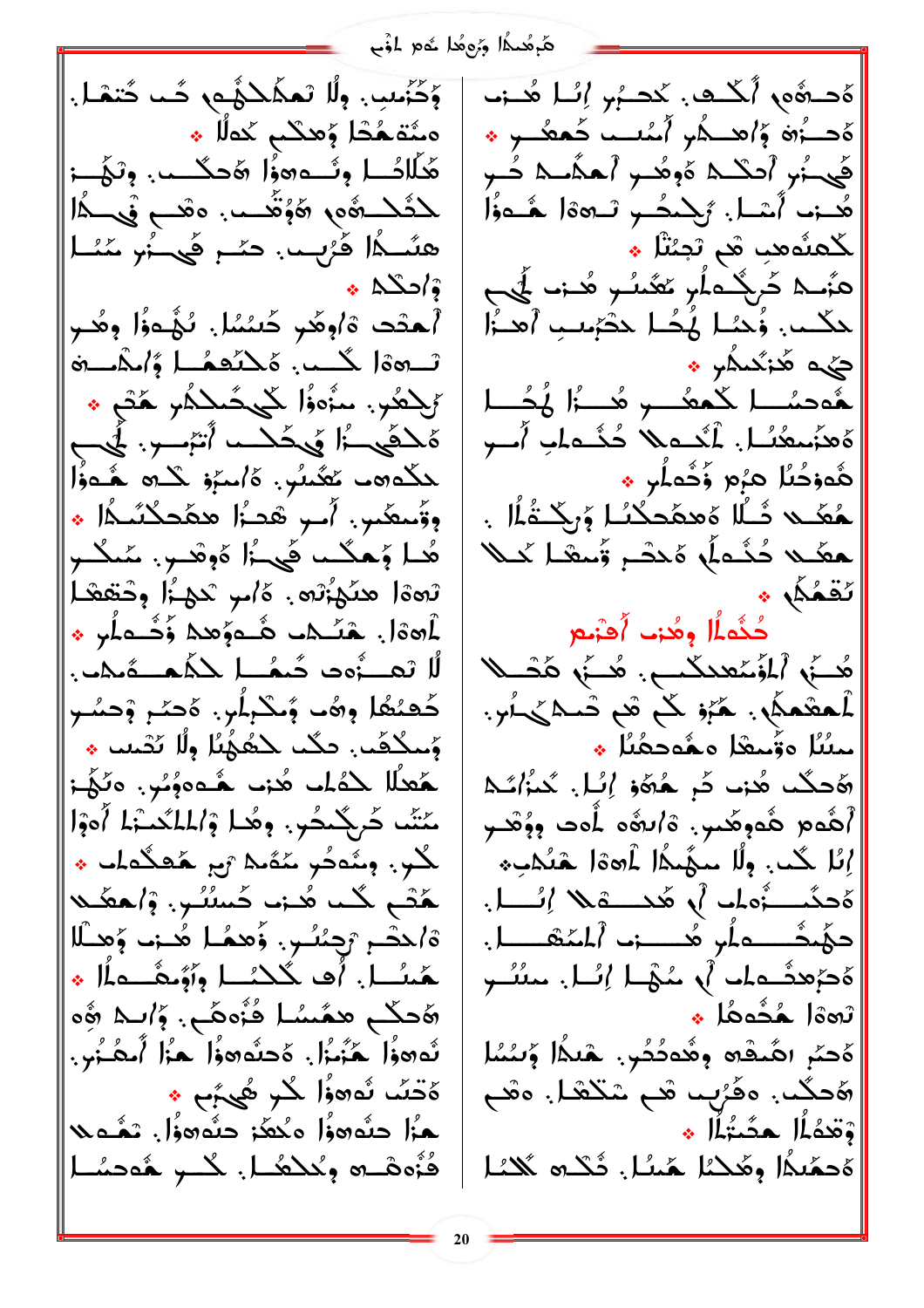لًا لَمِبْلِ وَهِجُلِ مِعْلِعُلٍ. هَعْدا وِهُـمِلْلِ دەُە ھُىم ھۇە . ھنُ كُبْر ئەللەُنُا مىڭىغا. و*ـأ*960 كىلا ئونا ۋىئىغا ھ رەُنَه لِمُؤْكِّلِ هِلَّا وُّسْعَاً. ەُنْ هُوَ مَنْ 10 أَسِمْ وَّسِعْبًا. يُحْمِيْ مُؤْسُلِ حَيْب وَّسِعْلَ. مْعَ هُزُا وَهِلَا وَّسِعْلَ \* هُوصُل كُلُّهِ لَكْسَمٍ وَلِمُكُمْأَهُوهِ . كَمْلَكُمَا مَبْ أَمَكْسِوْهِ فِي أَكْسَا وَصَوَّا وَوْمِيهِ مُوسِمًا. يَيْمِ لِكَلْاهَ الْمُؤْمَرُ الْمُؤْمِنُ **ـمُ**ّدُكــــا وِّزِيْكَـــمُلُّا. ەَھفَى*نْــ*ــا وهلتُكمُل هعَك رِجَّحكُو وَلِمْوَكَك ݣُلْ. ەفْئا دَتْسْعَىرِ ۿْلْتْكُلّْ \*

هَٰاهُووُا وِلْمِنِّبِ مِنْنٍ. مَوۡهُاا تَحْقَنُبِ ا-مُـــالَم دڤــــدُوْن وَمدُمعُــــا ، ەَحْهَكْݣُلُو وَالْحُلْهَ قْعَمْلَاصُد \* /-كهڭگىر تەڭم أىڭئا ومئثار. ەقب هَاوَّىرِ أَحكم مَتْلَ وَحِكْكُم \* /-أهَّز لحعُزمُا ـأومكُب ۞ صُمْ <sub>كَــ</sub>ومب أَحْدُهُمْ وَلَمُلاً إِلَٰا حَكُمُوت /-تْسْكَىْمْتُمْ وُهُداً. گُنْمْمِنَّى لِّأَهُنْفُاً. أَبِيا قُومٍ أَلْحُقَى. هُجَنِي وَأَوْضِكُمْ \* ُ/-وِهُو بِغَيْنِ هُي فَيُبَا وِلْمَهْكُمُا هُ مْمِ هُع*د*ْڭَا وُهُنُمڤُه اُل مُ ا-قَـــُرْلِ كُـــمِ هُـــمُو. قمــم قُـكـــڤُمِ فَسْـــٰقَوِّفٍ. وَحُـمُــٰلِ تُشْــٰفَــٰحِ وَيَرْوَا XA دُنَّى \* د-ثَاحَۃُہ میں ہوَّت<sub>َ</sub> کا مُملک ثَنَقُہ می ـ أَهكَلُوْ ۞ أَملُ<sup>ا</sup> نُسْبِوُْرِ هُـْمَـمْآه

ەُككىم تُسعَّىر. دەُم كَكْعُد ەَدەُه وٌحكَم \* دەُەىُل وُدْل قُزْەھْل. ئەھ ھُەدسُل لَمَوۡمَاٗا ٱلۡكَٰلَ مَكۡحُرَٰا ۚ مَؤۡوَىٰمَقُومُٰا ۖ } سُرِ بَلاَهُ| هُنُواْ ﴾ هُوصُباً كُلِّ هُذِب هُوصُباً كُلِّرٍ. أَكْفَ أَكْفَتُمْ هُوَجِسًا كُلُو. وَوْخُو وْْحِمُ ۖ هُوصُل كُـرٍ. كُـرٍ هُوصُل  $|\delta z$ دَكْب وَّسطَّىر ھ هُوصُبا لَحْبِ هُنِي هُوصُبا لَحْبِ. أَكْفَ أَكْفَتَبَ هُوصُلُ كُـرٍ. حَزْبَ أَمطُـنُو هُــم ٱلمُؤُو. لَمَاوَمٌــ كُــو هُــم ۿۯێٛۮۿڔ؞ هُوصُلُ كُلِّرٍ هُم كُعَتّْقَاً. حَعْنَى لَمَ وَٱ وَٱسْكُنَا. هُـزًا وِكَـنَّ هَـهُهِمَــم Xo. oalled and in the هُەحسًا ݣُلُّ كُعكَحكْنَا. وَرَكْـهُـلَا وٌهمٌتـْـلًا . هُ/سـر وُّىمُنُــدَا هِ هُوَدُسَـلَ . همَّحْلا وْتَعْدَا وِلَمُتْتَا \* رُّوم رُومُا وُاوْحِكُب سُقَمُّبٍ. وَهُت لْكُسْعُــرِ لَٱمنُــا وِكَـقُـــع. وَرُلًا حَمَّدَهُــا هكُدْ أَتْشَّىٰ. أُسو وُسْكُفْط شَي كُمْ أمكَّب \* رُهِ شَمشاً أَوْحنُبٍ مُتَمَّى ِ. مَكْنُـا أُوْحِكُب ۖ ـُـٰٓةَهُّب ۚ رُوٓ هُــَـنَّى أُوۡحَكُــبِ صَّةهُدبي. ةَاصًّا لِكَصُّمُـا حَكَكَّرُواْ \* هُدها حرِّهِهُا أَآوَّهُ . هَ كُلُّمَا حُـ لْمَكْكُبِ. وَهْنُو حَرَّوهُا لْمَانَّعُبِ. وَاطُلْ لحَصُمُا حنْكُرُوا ﴾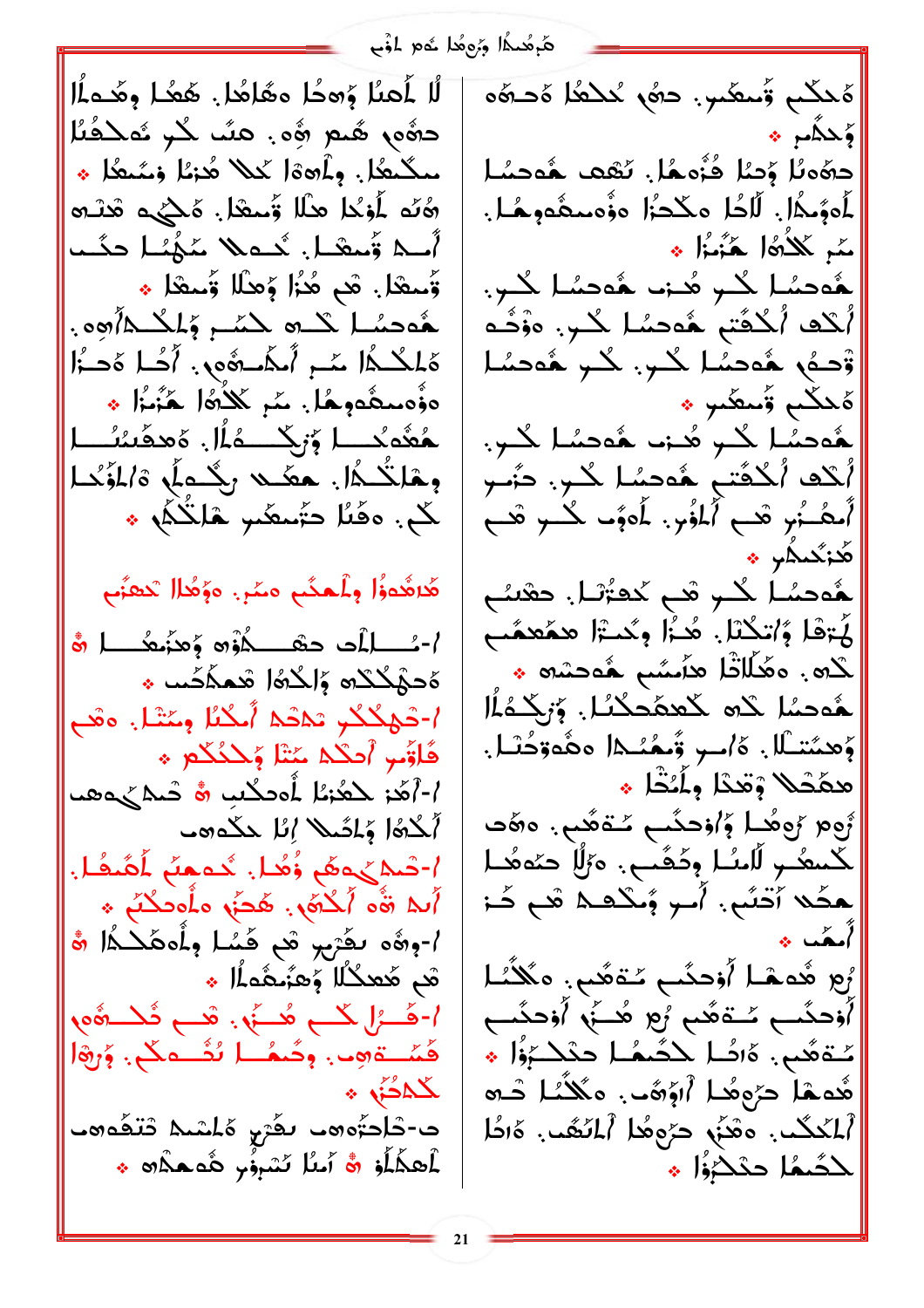هُرِهُدهُا وَرُوهُدا هُوم لِمُوْبِ

و-6َهنْسُماْا لْا مْلَكْتُ حْكَمْعِيْسِ نْ تَعَوُّلا وَخَعَطُّالُه10 نَفْقَهِ حَكْسٍ \* و-هَـُللاَتـَــــرِ هُـْـَـــل ِ. تَــــــ9هُوم نُـهُّـــه وَّل ِ. لحَقَّعِنْ لِمَا وَحَدَّثَتِ بِ. وَقُــــــــو رَقِّهِ هُدی هگه په و-وَٱللَّهُۥۛٛولُــــو حثَّــْـاهَــــع أُوتِسُـــدُا ﴾ ەڭلا وتٌكىتُەر تىمككەنر \* و-أەقسُلگىر سُلمى، هُزسُل ھزَيتھُسُل. ەكبۇگىر ۇھُل. لمُـُـەز سُبڭـدە وِكَـمُـل الثاني *المكان في لكن الثال*ا لماءٍ-b الم ەڭلا سُرْهُنا لْمُوؤْەر پ ٥-ﻗﯩﻠُﻮ ﻫﺎﻟﮕﯩﻠﻰ. ﮬﻤّﯩﻠﺎ ﮬﺎﻟ ﯞﯨﻴﻐﺎ. وهَ تَكْثُمُا وِكْتَبْسٍ. حَسْكُرِ ثَمْلُوْيُ \* o-ەُلمۇەھ *أَوْسُـا مأْنُىسُـا قُ* قَد<u>ۇْ</u>ـــلا وِكُمَا حَظُ أُكَّرُبُوهَا ۚ وَٱكْعَنُدُهَا ۞-ڭقو لگۇنقۇس. كىنىڭلەر ۋېڭىگىن. وَبَوْهِم كَلاَ وُمْهُمْ. وِكُنْعُا يُثْمَكُمْ ﴾  $\circ$  -  $\circ$ َ $\circ$  -  $\circ$   $\circ$  -  $\circ$  -  $\circ$  -  $\circ$  -  $\circ$  -  $\circ$  -  $\circ$  -  $\circ$  -  $\circ$ ة/حلّىوهب ﴿ وَكَعْدُوهِ أَمَّا حَاْوَكُمْ بَا ٥-ݣُمْعُس هُيْ مِنْ مِنْ مِنْشَا هِنَا وَّسقاء حبَّ كَبِ كَسْتُبْ وَالْوَّسَّع حگم ہ أَبْرِضَهُ مَّ سَمَعَنَهُمْ أَهْ سَمَعَتُمْ مِنْهُمْ أَنَّ -ه وتفعُدًا أَهُدَمُده . ه-لًا هُنِب عُلَما الله عليه أَمَلُوْا الْحَقُّرُووُا. وَبِنَهَا حَكَتَبِبٍ. حَرْبَخُمَّا وَحَدَّهِ \* ە-ۋا<sub>م</sub>ىْھُىمەم قۇمۇمىي قاڭ بۇ مىتىگىنى لِكُوْمُ وَالْ ە-ݲﯘﻟﺮ ﮬﯘﻣﯘﻣﯩّ). ﻛﺘﻘﺎ ﻭﻟﯘﻛﯩﮕﻪ. ھمُسُا فُزُەھُن ھُب كُن مُسْلُو ﴾

د-آملًا سُھُسُل. ھەب كُنى كُسْلُسْ. ەقىم كَنْمُا كَرُنْ. وِتَوْدًا لِكَهُنْدُمْلُر د-لًا ـُهِمَلا مْع وْمِلْدُهِ وِكْلَنَا نُّ هَيْ الْمُعْلَمِ الْمَالِكَةِ وَالْمَحْمَدِ مِنْ الْمَحْمَدِ الْمَحْمَدِ ف-5هكم وألا ترسّكا . قم وسكناه وككنان أفسلا هج والأوهب محقول وهُهُمُا ﴾ د-ڤې ڤَنڭُا وٌههُكْتُـا حَسْفُوتُـا <mark>ڤ</mark> ەقىم ۋەسُل مِـمُـُرًا حَكَمَوْا ﴾ د-قىي قىنىدا وشمعُنا. وحُنمُنا ئيْ: كُلِّي. وقْبَ وْوَسُلُ وِهُبُّ!. كُلُّ هُوَّا هُدَات کُمْ \* ى-تعكُم، مْم هْهْبُر أَحْدْهَا ، وْحَمْلُه مْع مْعُسُو \* لى-ألحفُّا وِهُؤُسًا. حِسْكُبِ احْدو أَثَم، وَوْحَفُلًا وُحْكُمْ صَحْكَمِ ٱلْأَبَعَدِ لى-ەّْݣْمُلُو لْا تْمْهَرْشُو قْ ٱلْا حَكْنتُــو اكحشوو أسأله ﴾-أَبعَهُو هُنِ لِكَنْتَاءِ وُبِكُمْ دُقْسُكُا. ِ وَلَا غَلَمُلا ﴾ أَعْوَٰلَ: ﴿ حَقُلُوا وَتَعَذُّوهَ ۚ كَلَّــعَ لى-قُم<sub>ُ</sub>وْكُدِيُّەم وِتَّهَيْدًا لَمِيْرًا فَيُّ تَعَيُّلا أَوَّٰٓ ﴾ [ابط هِ٥َ هُزْمًا لِمُوحَكْتِب \* ى-قىۋە ھۇئىل كىغائىب . ئىمل ەقْھنْمْلَاھ. ئُەزُا ماھشَھُا. فَــُرُا كُــَم  $\cdot \cdot \cdot \cdot$ و-وحُعتُوهْما هُعبه هُجعبُ والْ ـأهنُّوت لكو شُـمكُا \* و-وُهُـــــــــــــــــــــــــمُــــــــ وتبعثــــــــــــــوو كَحِجَمَكِAْتَ , لَا غُمِدُومَا حَكَمَمَا . |ولكفَّاف للكُتّْمُون \*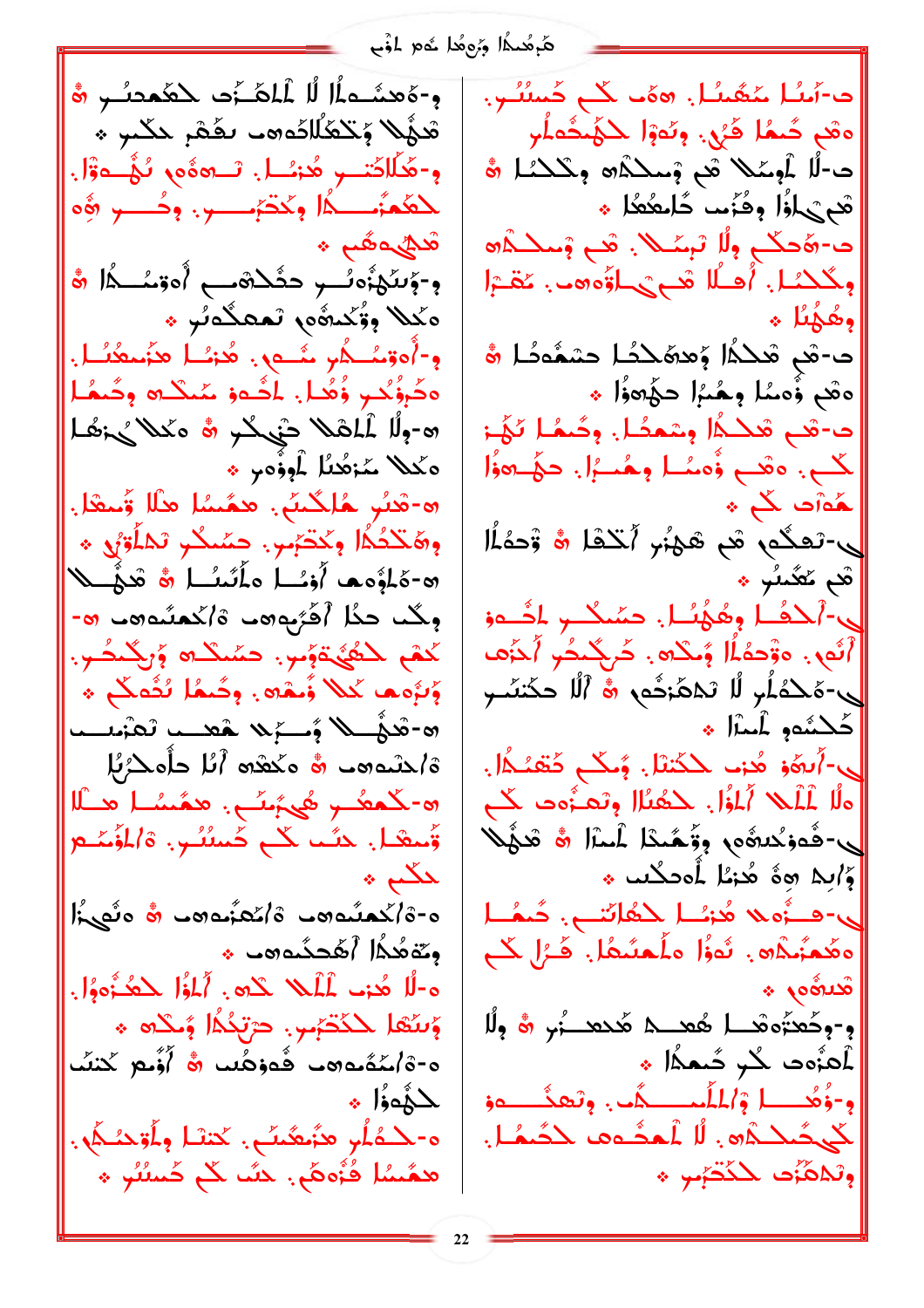سَّقْتُمْلاً مُجْهُدًا لِمُكْلُمِ \* كُلِّ عُلَّا هُوحِسُلُ أَبْحُدُهُ ﴾ كُمْ حُالَ هُوَجِسًا. هُزْمًا حَثَّى آخِيٌ. مْعِ ثَلا تْتَنْدًا. وِخْتِا عَعْبَبُو \* دەيا. خەمئىل لاكىل كەخ كەنگەنىل هُبُسُا ۞ ۞ ۞ قب كُكْمِ هَجْهُما لْمُنْكُمْ نُمْلُغُمْ أُهُمْ \* هُوصُل لِاهُو وْاهُدْ وُهِنُو وكُنْلَ إِنَّلْ. ەھُەمْسە ھُسكە إلىا. ەھَلىگىم ەمُەْت إِنُا ﴾ هُدِيَّىدًا وِهُزِبٍ هُوَزَوْهُ ِي. مُكْت حقكُوْه وَهزَمعُا لِمَسْدِ لِكِتُلا وِدْتَـٰفْـٰدَة وُهٰذُمفُدُماُو ﴾ هَٰٰٓكُوۡٓٮٖ مُنۥَا ۚ وَۢ تَصححَـٰب ۖ ـِمُعَـٰٓـٰا ۖ شَـٰلًا هعَد دُدَّەلُمْ وِكَدَّرِ وَحَدَّمِيْدَا وَلَدَيْنَ وَلَدِي وُّهمُا هُـْنِ وَهـْلَا هَيْنُا أَفَّ كَلَّـنُـا وأوٌىڤـەڵا ۞حكــه همُسُــا فُزُەھَــم وُأَلِيمَ هِوَّةٌ هَٰلِكُمْ هُهُجِسًا \* َ هَكَمْلُو لَمْتَكُمْ كَتْنَبْ سُعُلْ سُقَضَى هُتَمُهُمَّـــم حَـــوُهِ كَلَــمُّــا محــوَه وَحِكَم حَكَوَّمَوُهِ وَمُعجَكَبٍ \* ھُزئـُـا ىگكِفْوْدُب قُىھَىــر. كُىڪُــو.لُر لمفْم كَاقْب. ەُرگىتُــو سَكَّـ: كُــمُ ھُم ضُمُّا مَنْتَكَمُّاہ ﴾ تَعْدَنُرِ لَمَى حَكْمٍ حثَكَّةُو كَتَوَهُمَا وِمّتمْ مصّْلُو لَعِنْكُو كُلّْكُلّْ، مّْحَصّْرِ هَٰحَۃٗا ہِ قُومُنُا ۖ كَنُقْعُـٰهُا ۖ وَحِقَتَمُـٰمِ كُر \*<br>دَرْگەلم هُنسُم بُرْكْرِبْكُر ەُوشُكْرەُو 

ه-/ُىڠْدُا ئَالْمَا ھكْبِؤُب <mark>۞</mark> گەوؤُب قْب حرُم هُنْءُ \* ە-ئۇەۋا بەلگەن شىكلە ۋېڭىگىر. ەتھئىسەھ قىس كتۇسىر. شىكىدە وهُجُبُلُو لل-6ه وَحكَمٍ هِعَمُا هَ/وْجُا ۞ لَا تَـهْلا فَي كُمْ حَدَّه هَدًا \* 11-هُــزُّل وَجِعْتُــل وَجُحْــوزُّل وَأَرْجُــلَ. لَّا مْ بِمَهْمَ يَوْمِينَ مِنْ الْمَحْمَدِ مِنْ الْمُعَدِّمَةِ مِنْ مَنْ الْمَعْدَ 11- وَلَا يَشُومُ يُؤْمِنُ وَهُ - وَلَا يَجِمَعُ يُنَاهِرَ ەلا ۇقىر ھ اا-لُؤُهوَّى هُـُوَى هَـمُسُـل هُزُّهِهَى كُــو قَدِيْهِ مَمْنَىٰ: حَنَّتْ لَکَّے کَسْتُوْ ﴾ 11- ئُمُّےوْت وَّاْمِعْزُائِكْ ﴿ هُٰذِكَ الْأَهْ ٮۢؗؼٛ۠ڡۏؙڔ 11-ئُؤْدَوْنَ وَّحُلَّ وَّمَعْزُ/تَبْلاَ دَرْدَةُلْ. تُكِّ لْكُفَيْتَةَمِّسِ وَْهَزَّهِمْ خَرِيْكُتُسِ م-هُز*نَا نَّهْلاَ خُ*رِ دُّاجْ‰ وِ*نَعْنُنَا* ۞ دَّاعِثْتُكَا حْتَحَمَّا لَّا تَدْمِن \* وِلًا تَحْلَ أَثَمِي. حُثْمًا حَكَكَرُوا \* مب-أُهــلًا هُــهوُّا حكّـكـُــل قُــ هُـزْـُــل سَٰٓهُۥؙڔ شَم شُكْلُه مِ حُتمُكُل ﴾ س-نَهُــ; هُـــ; لَكُتّْتَ;سر. قب قُــلا دَّتمُمُّا. وِتَوَوْمٍ حَجِّمَدُومُرٍ. كَكَنْتَا ەڭلىئىئا \* مە-ئۇ; ئەمُـُر ھُ;ئـُا ، ئۇ: ھُەھُـُر ەقىنگىز ھ س-ئكْمْ; ئَقْعُكُمْ وِحُرِ ۞ُ٥ قَلِيْ2هُمْ. ھىَسُلَّا فُتُوهَى. شَو كَبِ حَهَٰدُولُر